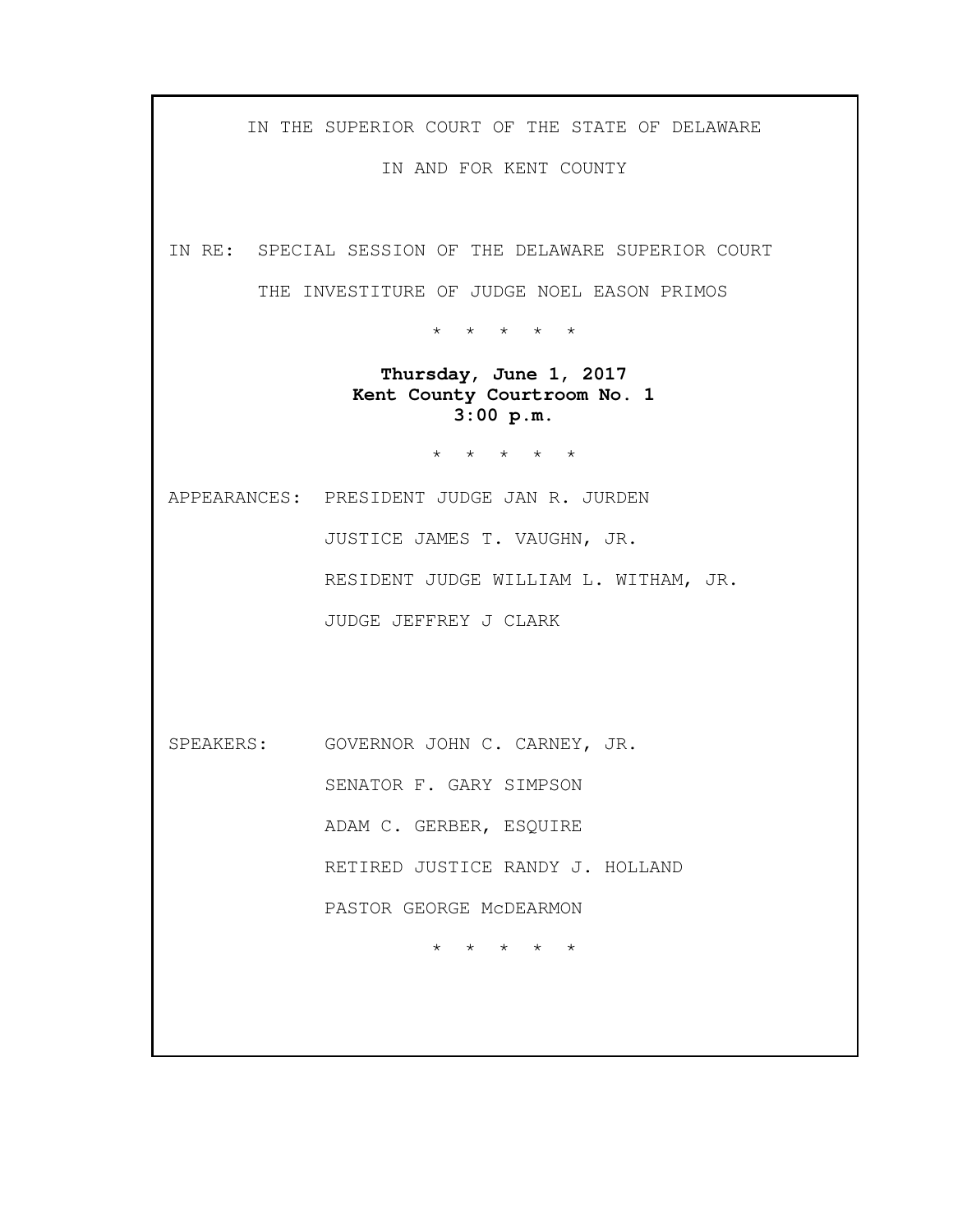Thursday, June 1, 2017 3:00 p.m. Courtroom No. 1 BAILIFF MICHELAU: The special session of Superior Court of the State of Delaware in and for Kent County is now in session. (Delaware Judges enter the courtroom followed by President Judge Jan R. Jurden, Justice James T. Vaughn, Jr., Resident Judge William L. Witham, Jr., and Judge Jeffrey J Clark who ascend the bench for the ceremony.) JUDGE JURDEN: Please remain standing for the prayer to be led by Pastor McDearmon. Pastor McDearmon. PASTOR MCDEARMON: Good afternoon. I invite you to join me in prayer. We assemble in your presence, God of Abraham, who confidently asks: Shall not the Judge of all the Earth deal justly? As accountable mortals, we gather before you, the one Law Giver and Judge. God, the Judge of all, from whom all governing authority is derived. Heavenly Father, thank you for all of your providential guidance and work in the life of Noel Eason Primos which has directed him to and equipped him for this occasion and the sober duties that follow. 1 2 3 4 5 6 7 8 9 10 11 12 13 14 15 16 17 18 19 20 21 22 23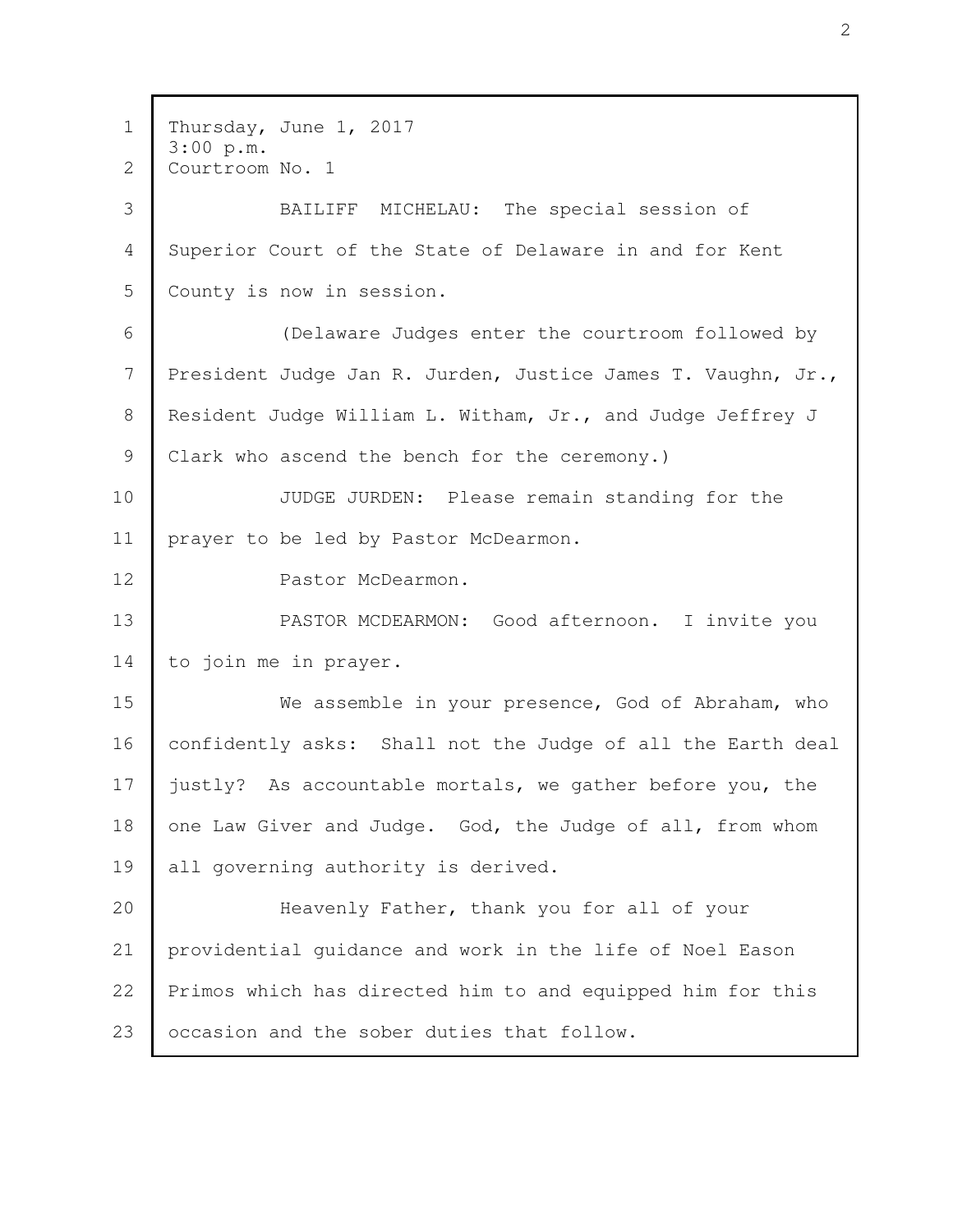May this be the beginning of many years of faithful service to the citizens of Delaware, and may his service be a reflection of your just government of the Created Order. Thank you for the years of service of his predecessor, Judge Young. Thank you for all who have come and assembled here this afternoon and especially Noel's father and mother. And now, may you grant a dignified investiture of your servant Noel Primos as judge of the Superior Court of Delaware in the name of Jesus, whose law-keeping and blood-shedding reconciled divine justice with divine mercy. I pray. Amen. ALL: Amen. JUDGE JAN JURDEN: Thank you, Pastor McDearmon. We are now going to be led in the Pledge of Allegiance by First Lieutenant Caleb Primos. Army, I note. LIEUTENANT PRIMOS: I pledge allegiance -- ALL: -- to the flag of the United States of America and to the republic for which it stands, one nation under God, indivisible, with liberty and justice for all. JUDGE JURDEN: Thank you. All right. Please take your seats. 1 2 3 4 5 6 7 8 9 10 11 12 13 14 15 16 17 18 19 20 21 22 23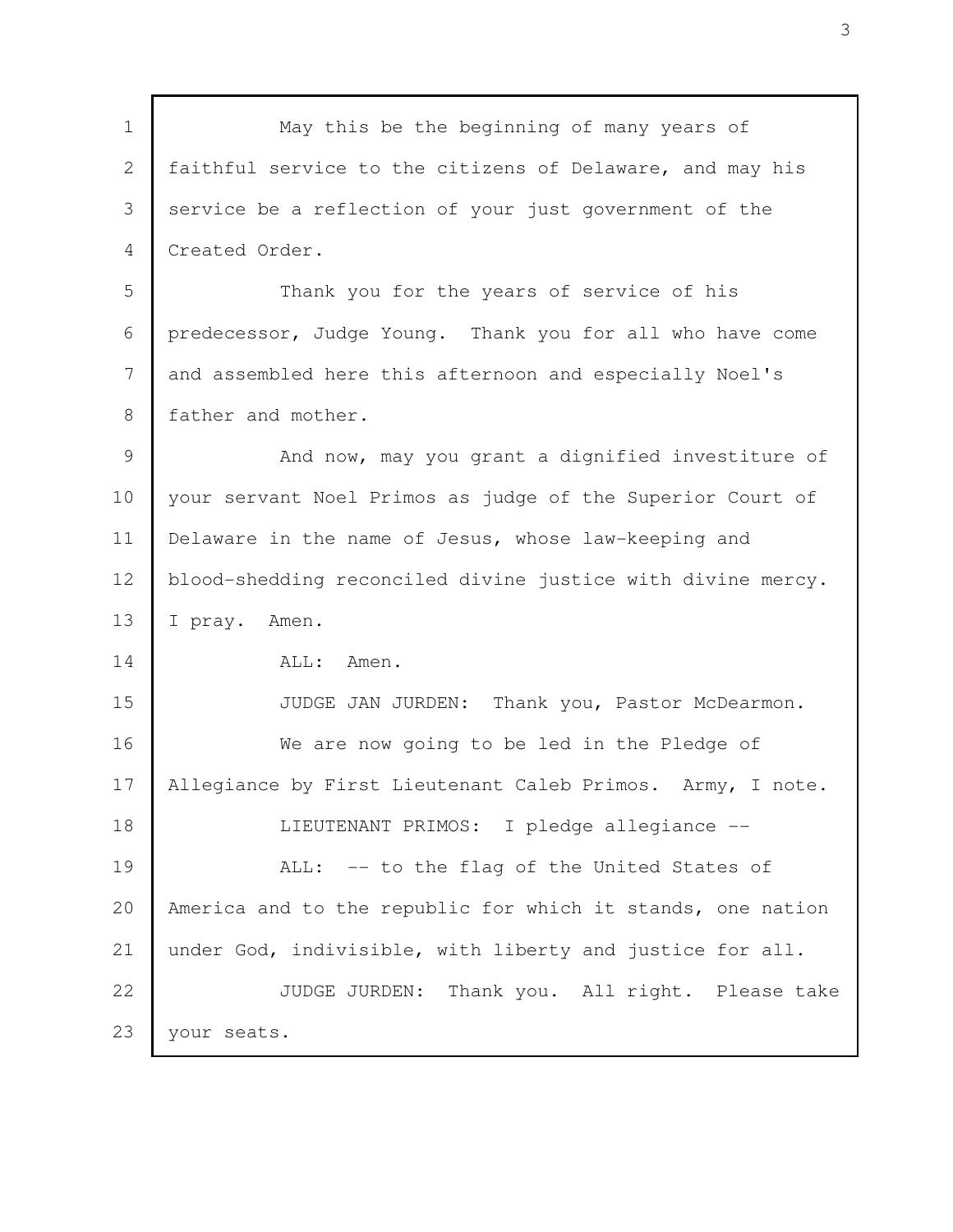Good afternoon everyone and welcome. We are delighted you are here for Noel Primos's investiture, and we give you a hearty Superior Court welcome and particularly a Kent County welcome. There are many, many people here today, many distinguished guests, friends, and family, and time will not permit me to recognize everybody and I regret that because I would love to. But let me just point out that we have with us today the governor. Governor Carney, thank you for being here. We have many distinguished jurists. I think every court is represented and some courts outside the state of Delaware, and we have every branch well-represented here today. So welcome to all and thank you for joining us on this great occasion. I am now going to turn over the gavel to my dear friend and colleague Judge Witham because we are, after all, in Kent County and he is Kent County Resident Judge, and I know better than to keep the gavel here. JUDGE WITHAM: Let's hope we don't have to use it. Once again, I want to wish you all good afternoon and welcome again to Kent County, and we welcome you to all these proceedings. It is a very good day for this court to 1 2 3 4 5 6 7 8 9 10 11 12 13 14 15 16 17 18 19 20 21 22 23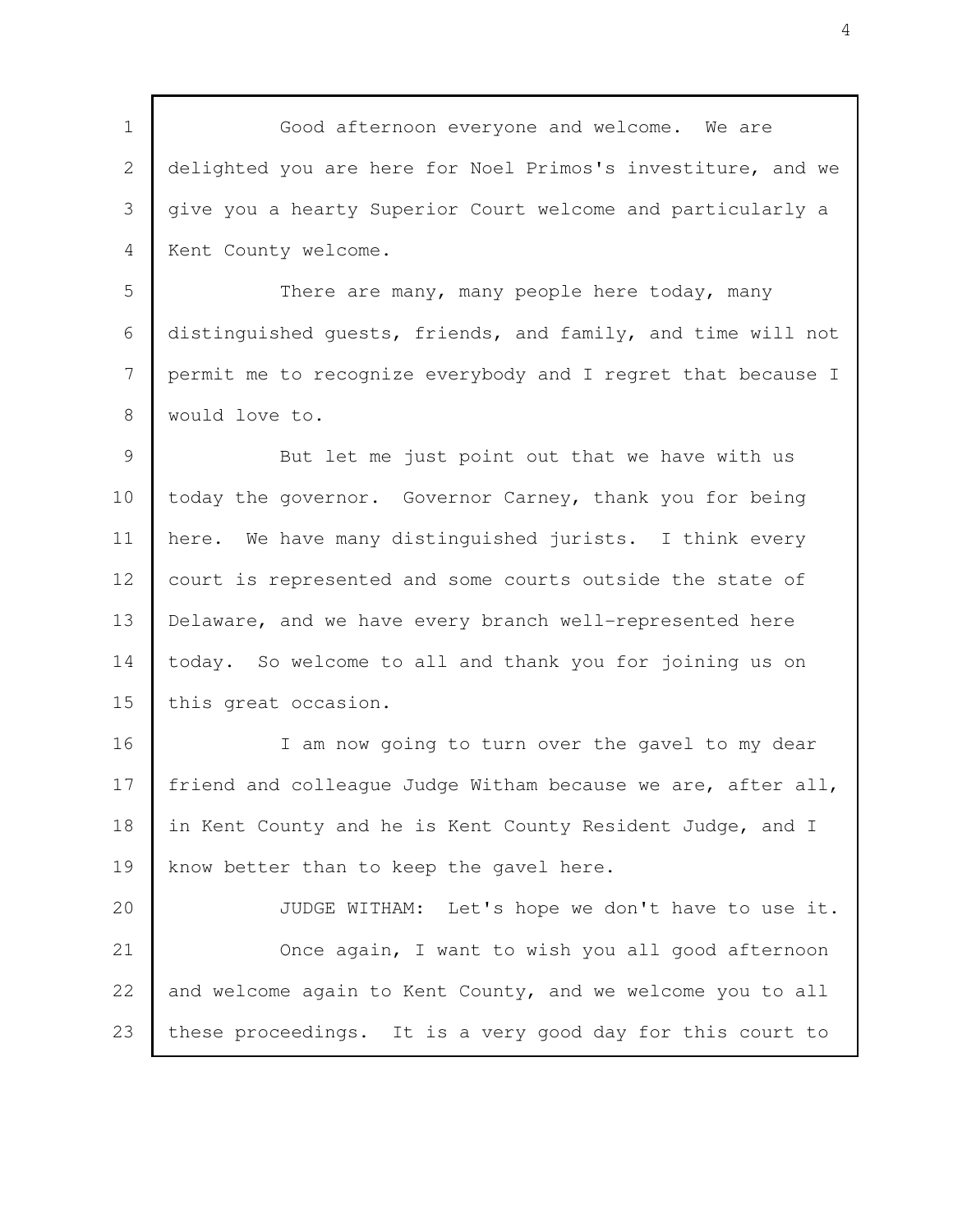honor our newest judge of the Superior Court of Delaware, Noel Eason Primos, who becomes the 22nd Kent County Superior Court judge. The Honorable James T. Vaughn, Justice of the Supreme Court of Delaware, will give the oath of office to Noel Eason Primos. Holding the bible will be First Lieutenant Caleb Glenn Primos and Edward Chester Merriel. Following the oath of office, the robing will be performed by Mr. William Angelo Primos, Sr., Dr. William Angelo Primos, Jr., and First Lieutenant Caleb Glenn Primos; the father, brother, and son of Judge Primos expectedly. JUDGE JURDEN: As they approach the podium, I'd like to also extend a welcome to Governor Ruth Ann Minner who's here today. It's nice to see you. JUSTICE VAUGHN: Place your right hand on the Bible and repeat after me. I, Noel Eason Primos. MR. PRIMOS: I, Noel Eason Primos. JUSTICE VAUGHN: Do proudly swear. MR. PRIMOS: Do proudly swear. JUSTICE VAUGHN: To carry out the responsibilities. MR. PRIMOS: To carry out the responsibilities. 1 2 3 4 5 6 7 8 9 10 11 12 13 14 15 16 17 18 19 20 21 22 23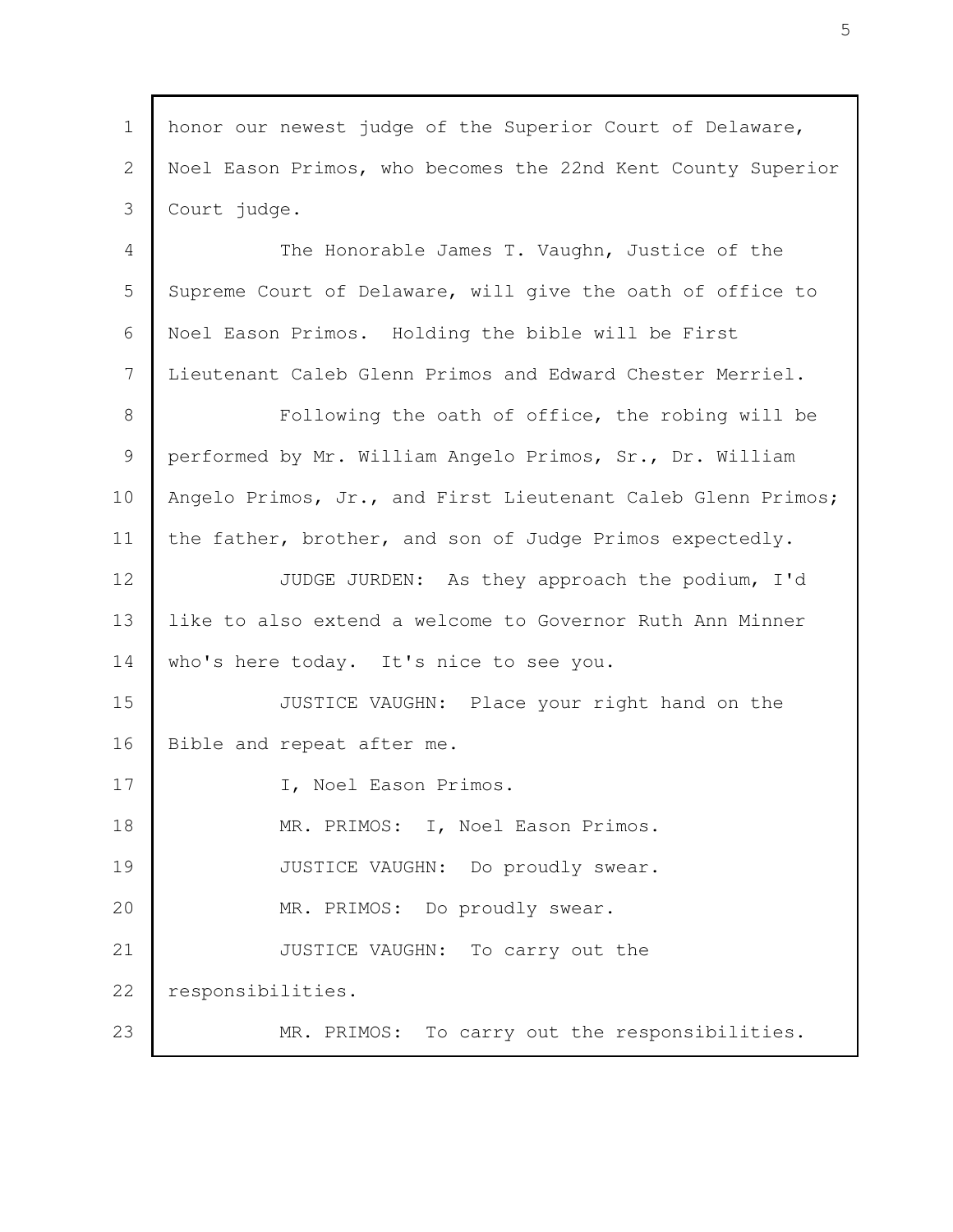| $\mathbf 1$   | JUSTICE VAUGHN: Of the office.                   |
|---------------|--------------------------------------------------|
| 2             | MR. PRIMOS: Of the office.                       |
| 3             | JUSTICE VAUGHN: Of judge of the Superior Court.  |
| 4             | MR. PRIMOS: Of judge of the Superior Court.      |
| 5             | JUSTICE VAUGHN: To the best of my ability.       |
| 6             | MR. PRIMOS: To the best of my ability.           |
| 7             | JUSTICE VAUGHN: Freely acknowledging.            |
| 8             | MR. PRIMOS: Freely acknowledging.                |
| $\mathcal{G}$ | JUSTICE VAUGHN: That the powers of this office.  |
| 10            | MR. PRIMOS: That the powers of this office.      |
| 11            | JUSTICE VAUGHN: Flow from the people.            |
| 12            | MR. PRIMOS: Flow from the people.                |
| 13            | JUSTICE VAUGHN: I am privileged to represent.    |
| 14            | MR. PRIMOS: I am privileged to represent.        |
| 15            | JUSTICE VAUGHN: I further swear.                 |
| 16            | MR. PRIMOS: I further swear.                     |
| 17            | JUSTICE VAUGHN: Always to place the public       |
| 18            | interest.                                        |
| 19            | MR. PRIMOS: Always to place the public interest. |
| 20            | JUSTICE VAUGHN: Above any special or personal    |
| 21            | interests.                                       |
| 22            | MR. PRIMOS: Above any special or personal        |
| 23            | interests.                                       |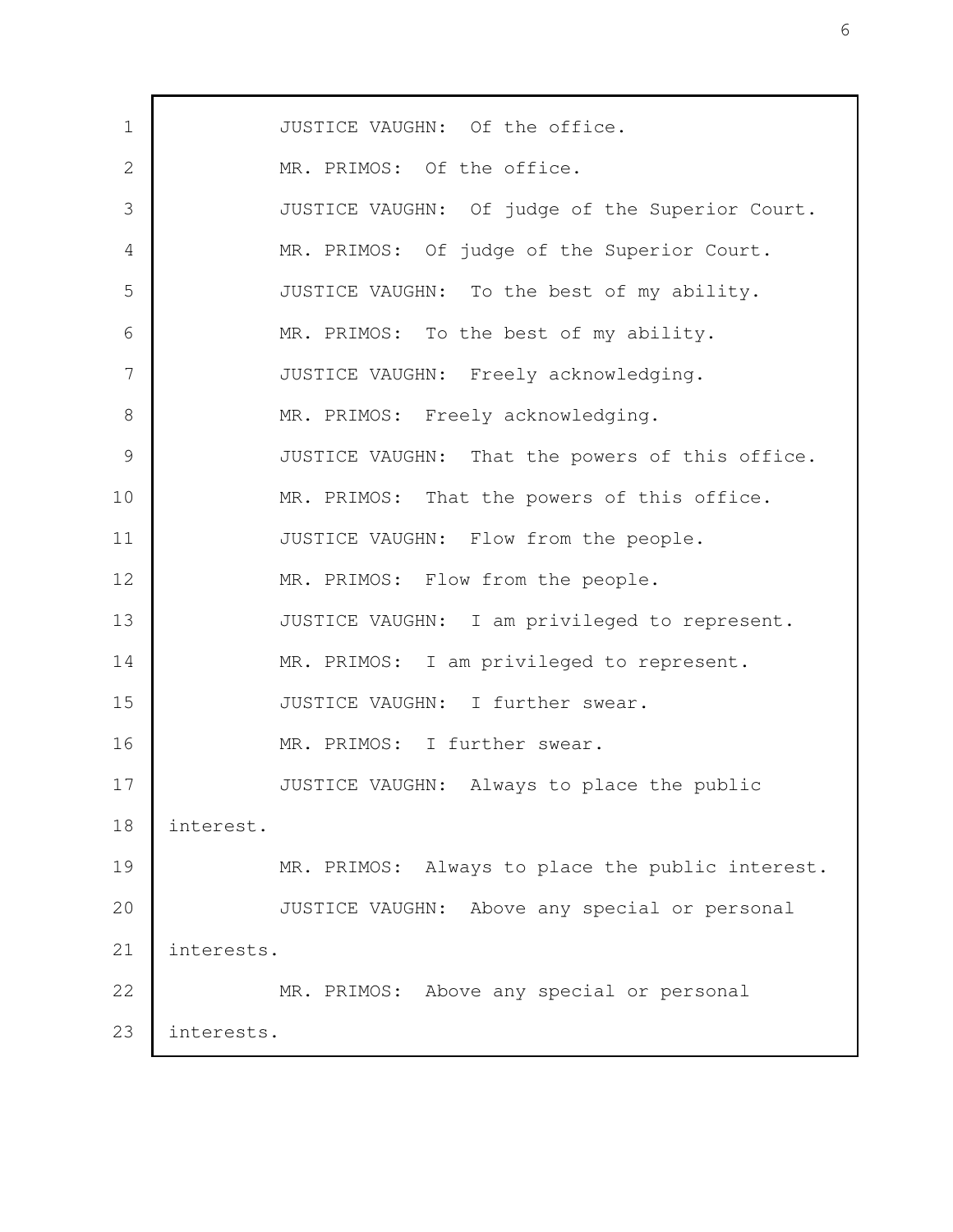JUSTICE VAUGHN: And to respect the right. MR. PRIMOS: And to respect the right. JUSTICE VAUGHN: Of future generations. MR. PRIMOS: Of future generations. JUSTICE VAUGHN: To share the rich, historic. MR. PRIMOS: To share the rich, historic. JUSTICE VAUGHN: And natural heritage of Delaware. MR. PRIMOS: And natural heritage of Delaware. JUSTICE VAUGHN: In doing so. MR. PRIMOS: In doing so. JUSTICE VAUGHN: I will always uphold and defend. MR. PRIMOS: I will always uphold and defend. JUSTICE VAUGHN: The Constitutions of my country and my state. MR. PRIMOS: The Constitutions of my country and my state. JUSTICE VAUGHN: So help me God. MR. PRIMOS: So help me God. JUSTICE VAUGHN: Congratulations. (Applause.) (Robing performed by Mr. William Angelo Primos, Sr.; Dr. William Angelo Primos, Jr., and First Lieutenant Caleb Glenn Primos.) 1 2 3 4 5 6 7 8 9 10 11 12 13 14 15 16 17 18 19 20 21 22 23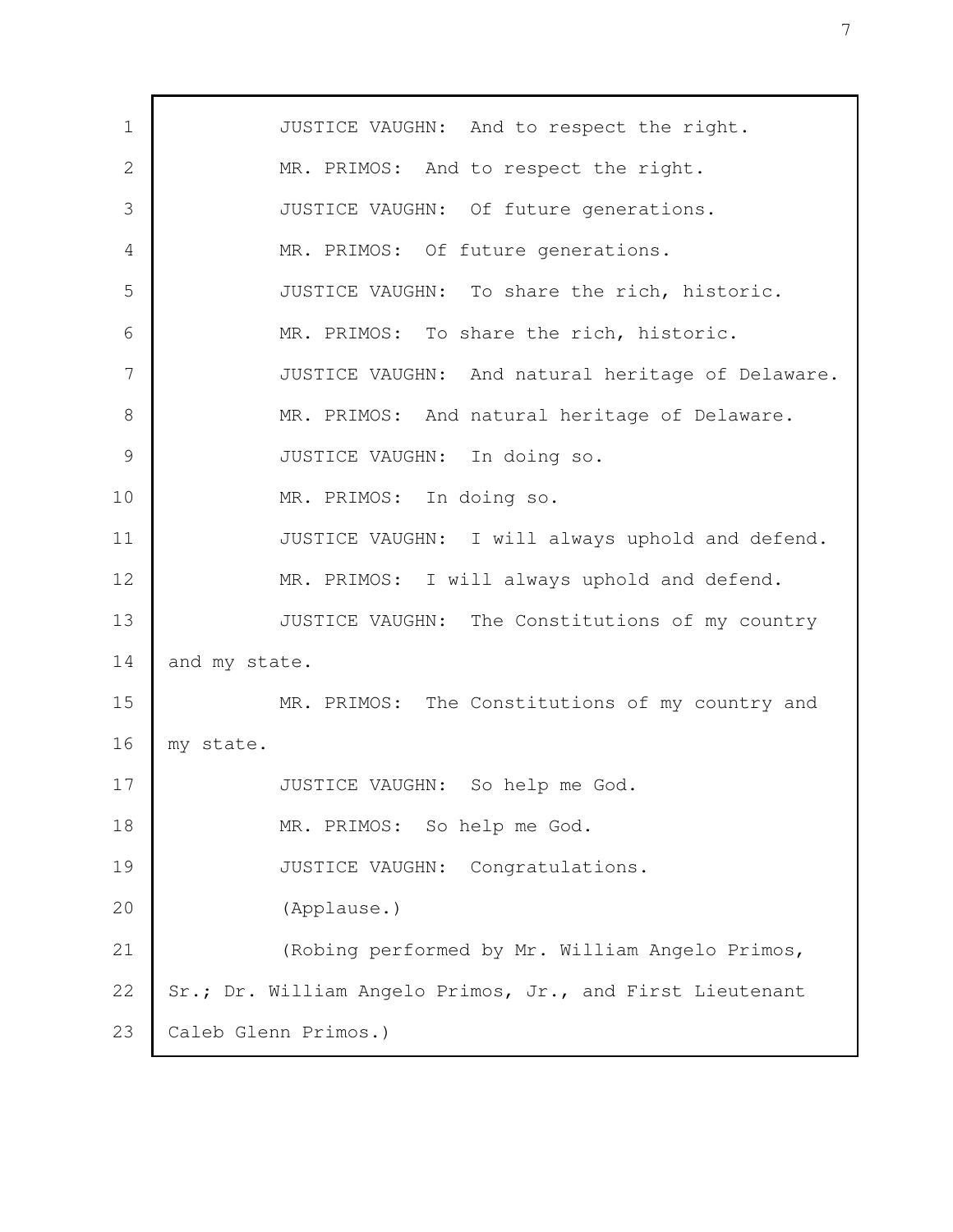JUSTICE VAUGHN: Congratulations again. JUDGE PRIMOS: Thank you. (Standing ovation.) (Judge Primos ascends the bench.) JUDGE WITHAM: You may be seated. At this time, I would also like to acknowledge and welcome Andrea Primos, Noel's -- Judge Primos', I should say -- lovely wife. MRS. PRIMOS: Thank you. JUDGE WITHAM: And I would also like to thank Lisa Robinson for her help on this day and all of the staff to make this ceremony presentable as well as able to do it. Thank you. The first speaker we have today for you is going to be someone who I would have to say is a great pleasure to have with us today. It's our governor, new governor, the Honorable John C. Carney, Jr., Delaware's 74th governor of the state of Delaware. Welcome, Governor. (Applause.) GOVERNOR CARNEY: Thank you very much, your Honor. I should have asked my staff before we got here what the appropriate protocol was in recognizing all of the people in this room and I didn't do that, so I'm going to 1 2 3 4 5 6 7 8 9 10 11 12 13 14 15 16 17 18 19 20 21 22 23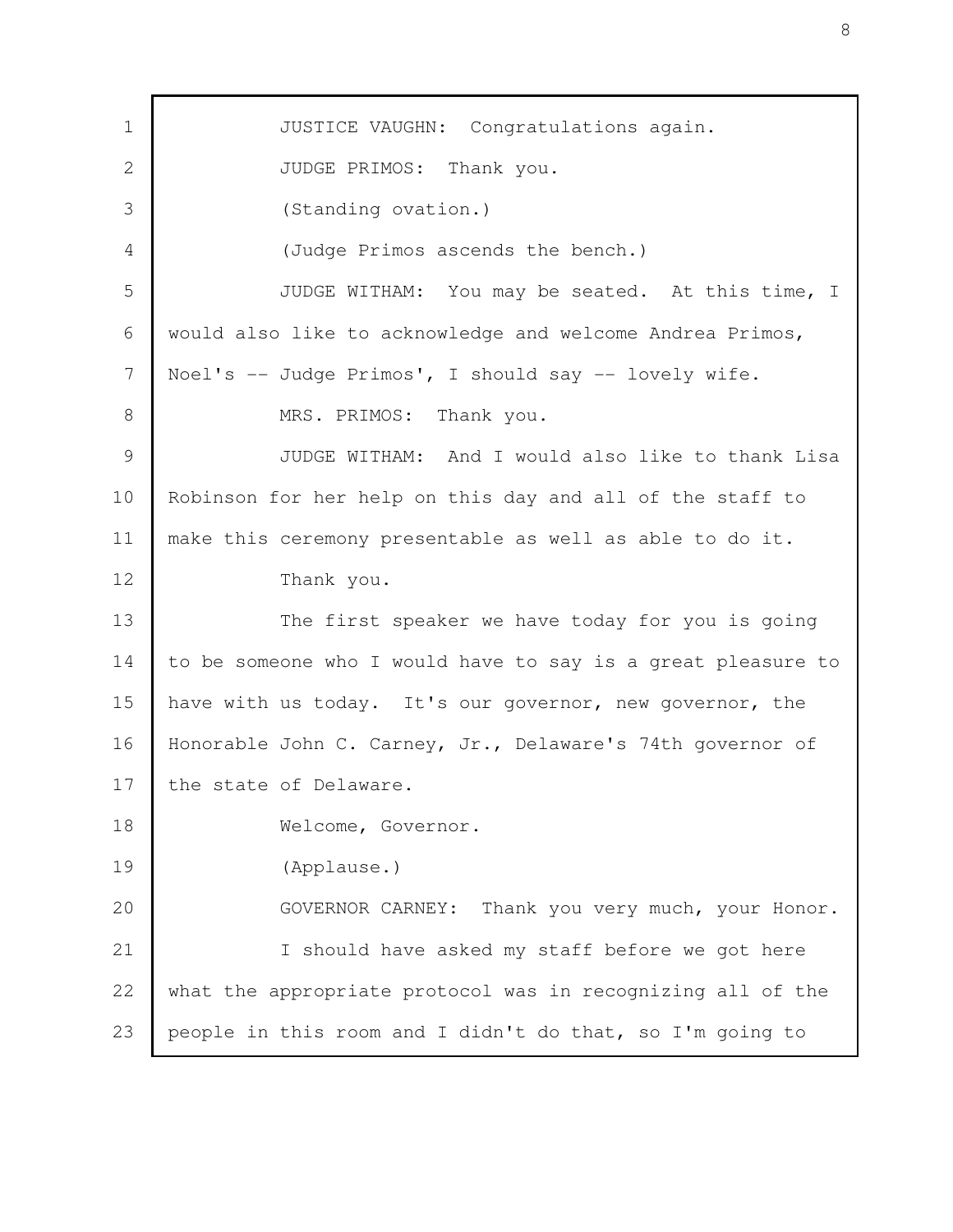kind of wing it a little bit. Justice Vaughn, former Justices, Chancellors, and Judges, Justice Witham, other members -- Judge Jurden, Judge Witham, other members of the Superior Court, Senator Simpson, other elected officials, my good friend who I don't see, former Governor Ruth Ann Minner. Where is she? There you are, Ruth Ann. It's great to see you. Thank you for coming. (Applause.) GOVERNOR CARNEY: This is a very happy day for Delaware, a very happy day I hope and I know for the Primos family. I can't imagine what it felt like, Judge Primos, to have your son in that uniform holding that bible and putting that robe on you. I know you are very proud of your son, as we all are. If you could stand up and be recognized for your service. (Applause.) GOVERNOR CARNEY: I've not met the father and mother. Mr. and Mrs. Primos, if you could stand and be recognized as well. Welcome. (Applause.) GOVERNOR CARNEY: And, of course, Andrea, the 1 2 3 4 5 6 7 8 9 10 11 12 13 14 15 16 17 18 19 20 21 22 23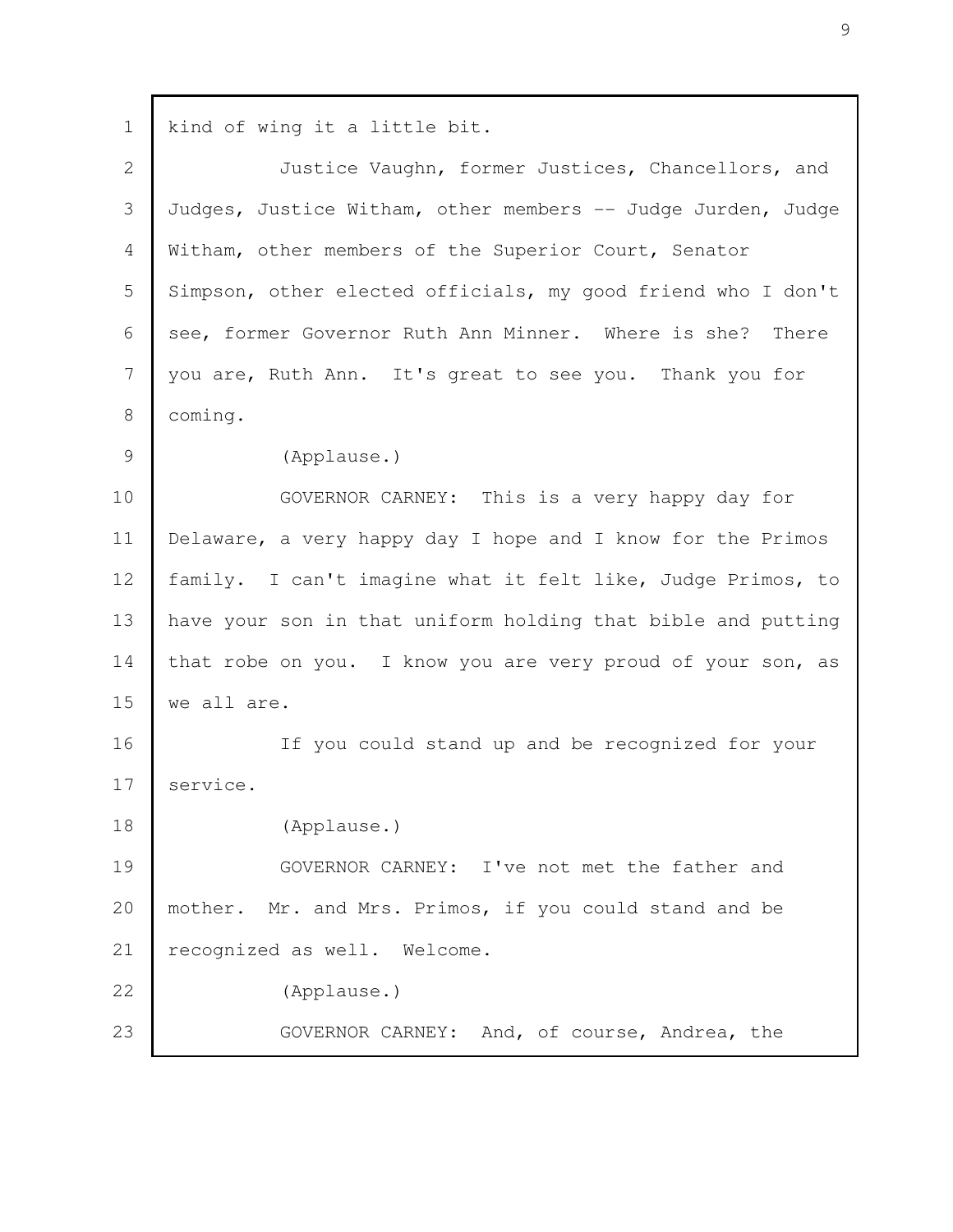| $\mathbf 1$ | strength behind this fine young lawyer and now judge.        |
|-------------|--------------------------------------------------------------|
| 2           | (Applause.)                                                  |
| 3           | GOVERNOR CARNEY: Thank you. You don't have to                |
| 4           | spend much time with Noel before getting a real sense of who |
| 5           | he is and what are his strongest qualities. His humility     |
| 6           | and civility set him apart.                                  |
| 7           | Humility in particular is a character trait that             |
| 8           | I'm not sure we always see. As I interviewed potential       |
| 9           | judges, that really caught my attention. I heard from some   |
| 10          | of the members of our judicial nominating commission that    |
| 11          | Noel went three quarters of the way through his interview    |
| 12          | before mentioning the fact that he had gone to Yale and      |
| 13          | Vanderbilt. Noel's humility and his sense of service is      |
| 14          | what convinced me of his suitability for this really         |
| 15          | important job.                                               |
| 16          | And Noel, living in the Kent County part of                  |
| 17          | Milford, strikes me as a real southern gentleman. Probably   |
| 18          | has more to do with his roots in Mississippi than it does -- |
| 19          | (Laughter.)                                                  |
| 20          | GOVERNOR CARNEY: But for me, there's something               |
| 21          | very reassuring of having somebody like that on the bench.   |
| 22          | People that come before these courts, they want to make sure |
| 23          | that they are heard, and I know that Noel will do that.      |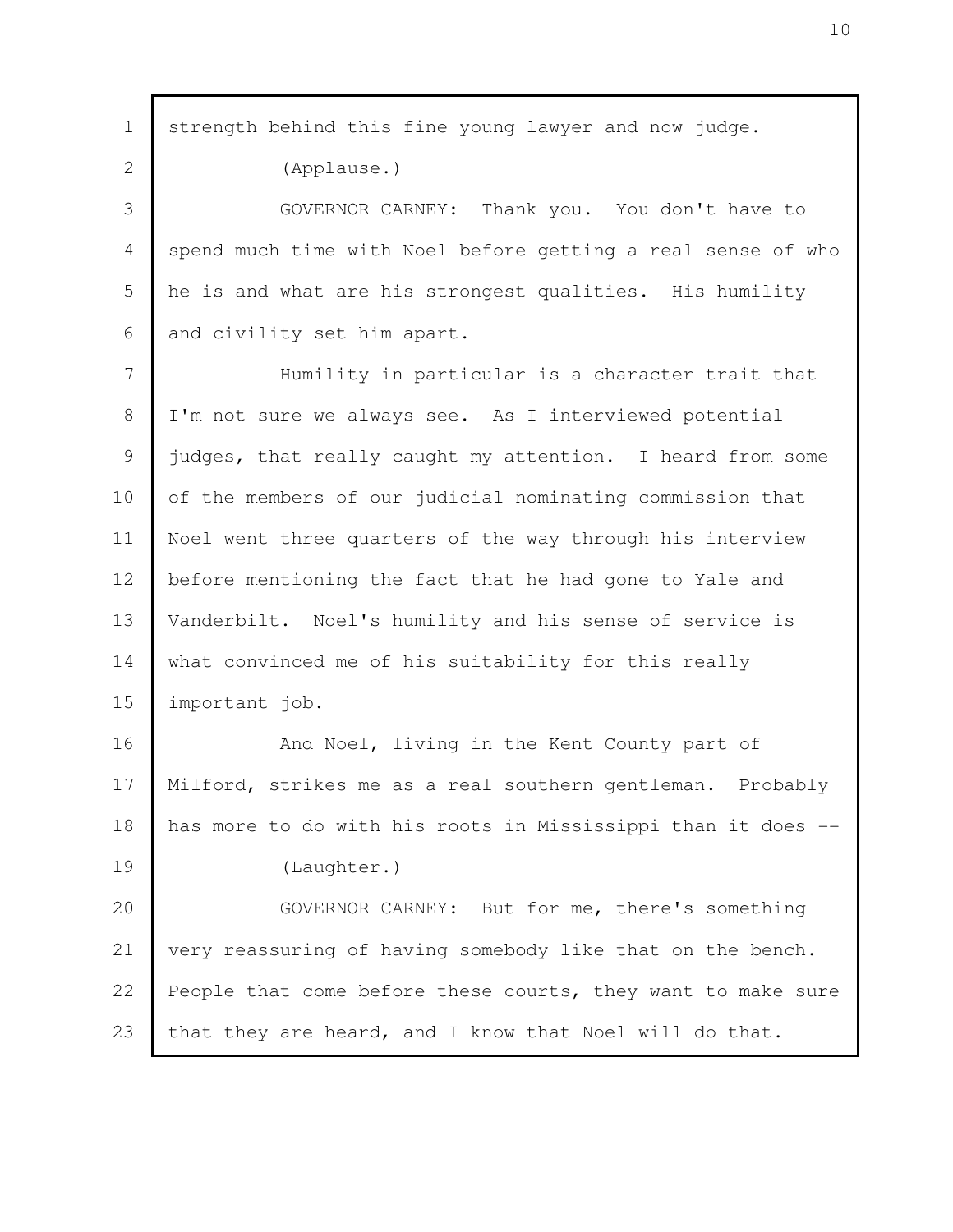| Judge Primos will do that. Noel has a reputation for having  |
|--------------------------------------------------------------|
| unimpeachable ethics. He's a man of very strong faith and    |
| very strong family ties, as we see here.                     |
| Noel is the child of Greek immigrants. There's               |
| something really special about that real American story.     |
| And he's practiced almost every kind of law there is which   |
| will make him a very serious and important asset on the      |
| bench.                                                       |
| I was particularly struck by the experience that             |
| he had and his legal aid work in Georgetown here in Delaware |
| and in Mississippi. Again, things that took him a while to   |
| bring out in his JNC interview. Noel simply has the heart    |
| of a public servant, and I know it doesn't fall too far from |
| the tree here. The apple doesn't fall too far from the       |
| tree.                                                        |
| When I was checking out his references, one person           |
| compared Noel to Randy Holland. Pretty strong comparison to  |
| somebody who I have always had a tremendous amount of        |
| respect for.                                                 |
| There's a saying in the law that, unlike in                  |
| basketball, the best players sit on the bench.               |
| (Laughter.)                                                  |
| GOVERNOR CARNEY: The best players sit on the                 |
|                                                              |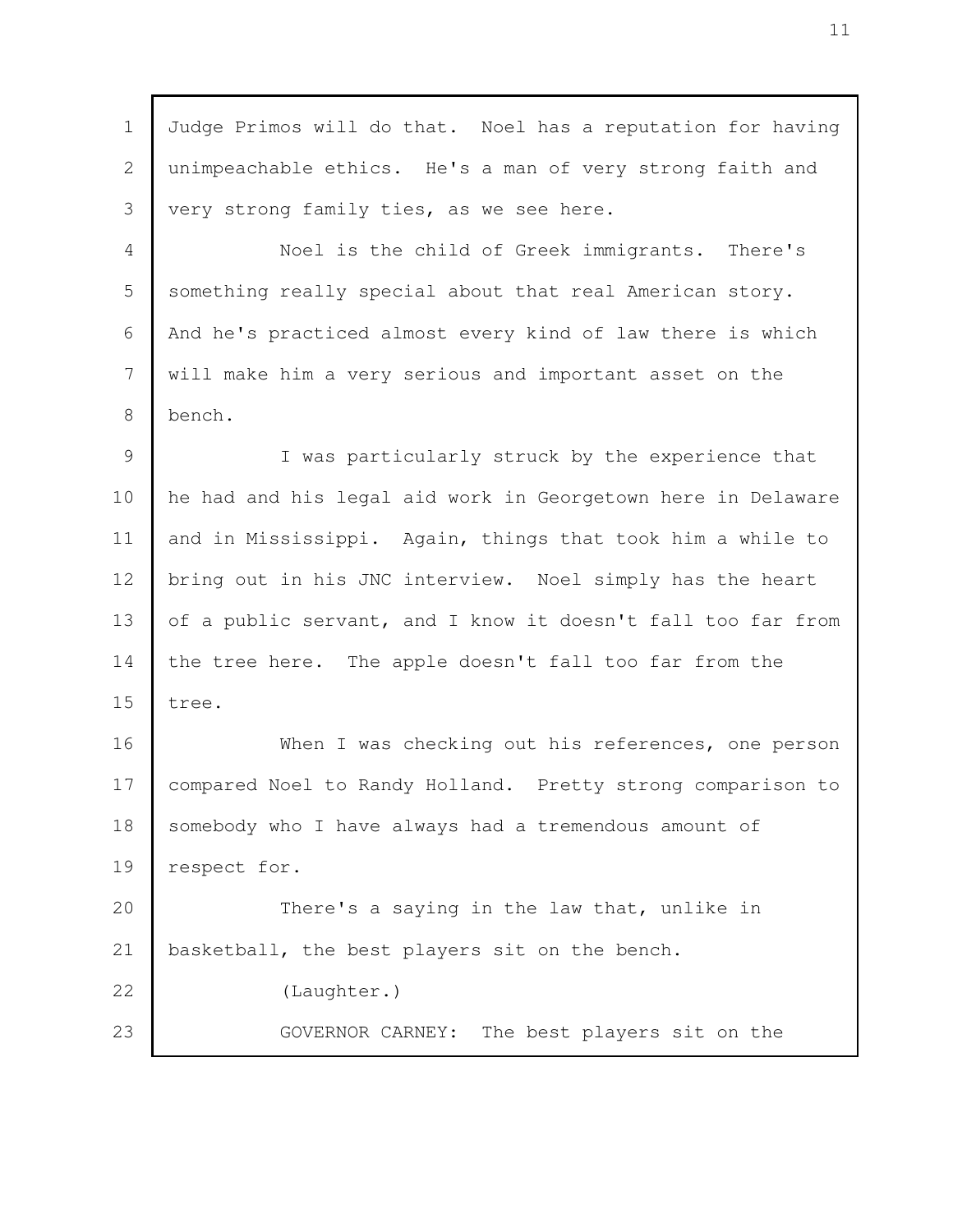bench. (Laughter.) JUDGE PRIMOS: Noel, Delaware is very lucky to have someone of your character sitting on the bench. We thank you for your willingness to serve, and I was honored to have the opportunity to nominate you. I want to close by apologizing for leaving. And that's not because I don't want to hear the other speakers, but I was told it is the governor's role to speak and then leave. Seriously. Now, I don't know whether this is true or not. Justice Holland, does that sound like our staff telling me that you had better leave so you can get on to your next event? JUSTICE HOLLAND: I think you should do whatever your staff instructs you to do. (Laughter.) JUSTICE HOLLAND: But you are very welcome to stay. GOVERNOR CARNEY: Now that's an incredible justice right there. I want to thank everybody in this room for coming, thank the Senate for confirming this outstanding jurist and 1 2 3 4 5 6 7 8 9 10 11 12 13 14 15 16 17 18 19 20 21 22 23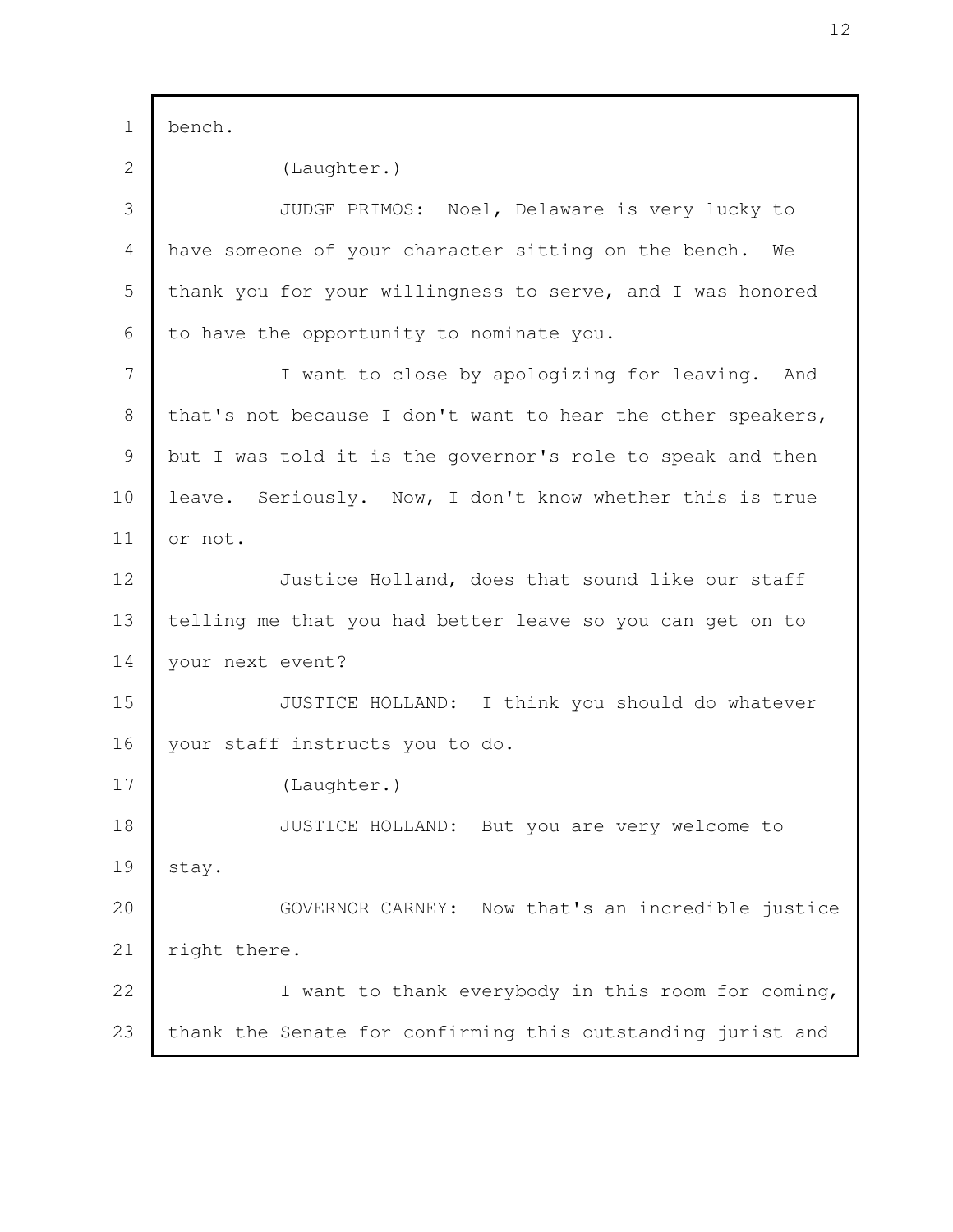lawyer, and thank you for the opportunity to serve as your governor. God bless. (Applause.) JUDGE WITHAM: Thank you, Governor, for your very warm and personal remarks. I hope the governor heard that. (Laughter.) RESIDENT JUDGE WITHAM: Our next speaker will be the Honorable F. Gary Simpson who is the Senate Minority Leader. Welcome, Senator. SENATOR SIMPSON: Thank you, Judge. It is an honor to be able to speak on this guy's behalf. It is nice to be able to talk about something good for a change and not the Delaware budget. I'm very happy. Noel and his wife Andrea and son Caleb went to church with me about 20 years ago when all of us were going to the First Presbyterian Church in Milford, and I see the original pastor at that time sitting in the audience. It wasn't too far removed from law school that Noel quickly impressed me with his thoughtfulness and his kind and caring manner. And speaking with his parents today 1 2 3 4 5 6 7 8 9 10 11 12 13 14 15 16 17 18 19 20 21 22 23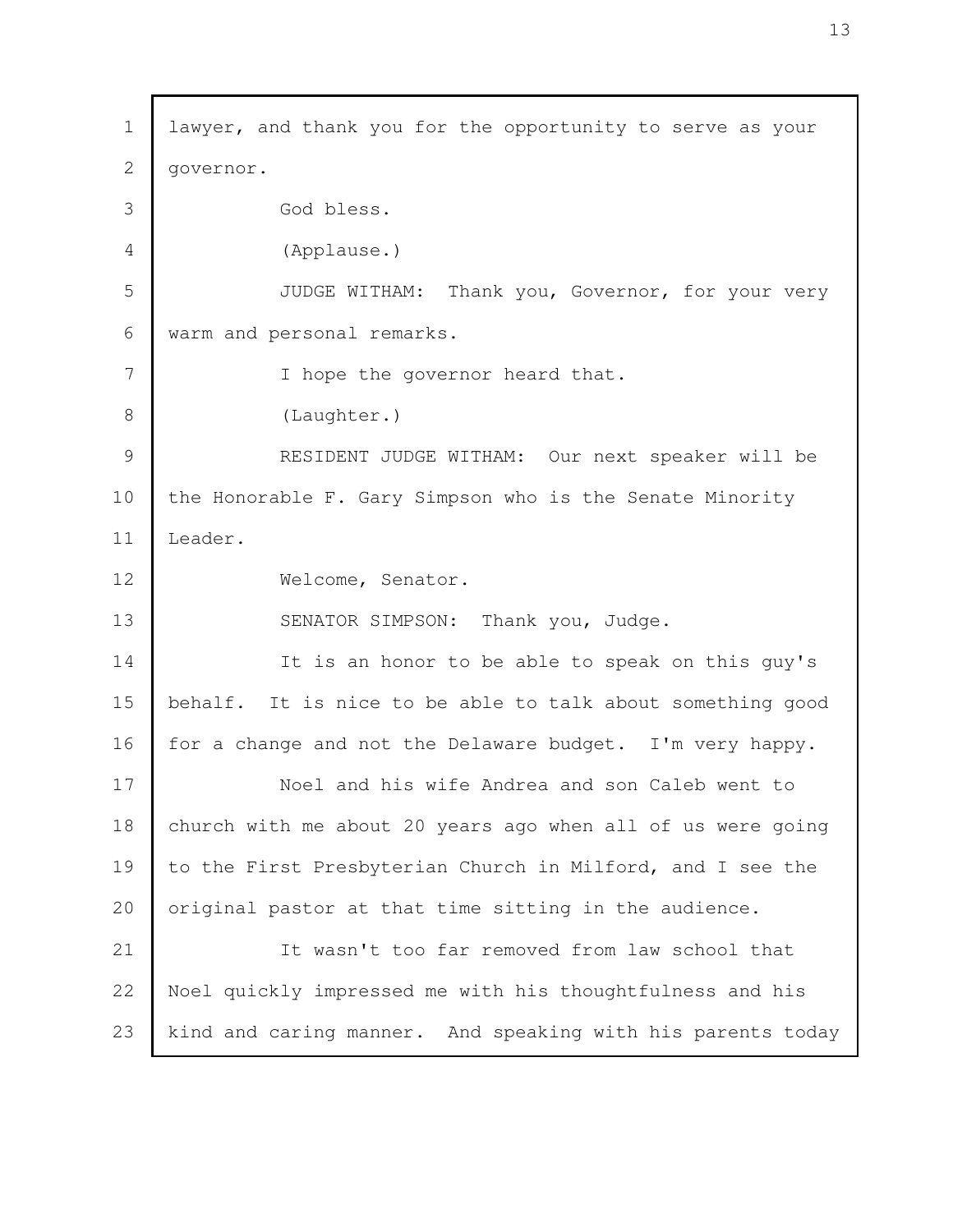from Mississippi, with the charm and hospitality that they both exude, it's easy to see where Judge Primos got his links. 1 2 3

Both his private and his public persona exemplify a person who lives their Christian beliefs, not on his arm but in his heart. He was the kind of person who lived his faith every day and still does. 4 5 6 7

Since that time, I have witnessed his scholarly aptitude and his unique ability to discern the finer points of law. Some might say that he's a little bit soft, but I think that's a good jurist, someone that can exude the law and the fine points of the law without having to be harsh. And that's the strength of this guy. 8 9 10 11 12 13

Now, certainly, I am no judge of what makes an excellent jurist. The Governor's a lot better judge than I am, but they do have to come before the Senate for a confirmation, and I do know this: That a brilliant mind coupled with a calm and thoughtful manner, a good dose of common sense, and a desire to bring justice to both sides of the table sure go a long way with continuing the tradition of the fine line of judges who have manned our bench over the years. 14 15 16 17 18 19 20 21 22

23

So, in closing, I offer my sincere, sincere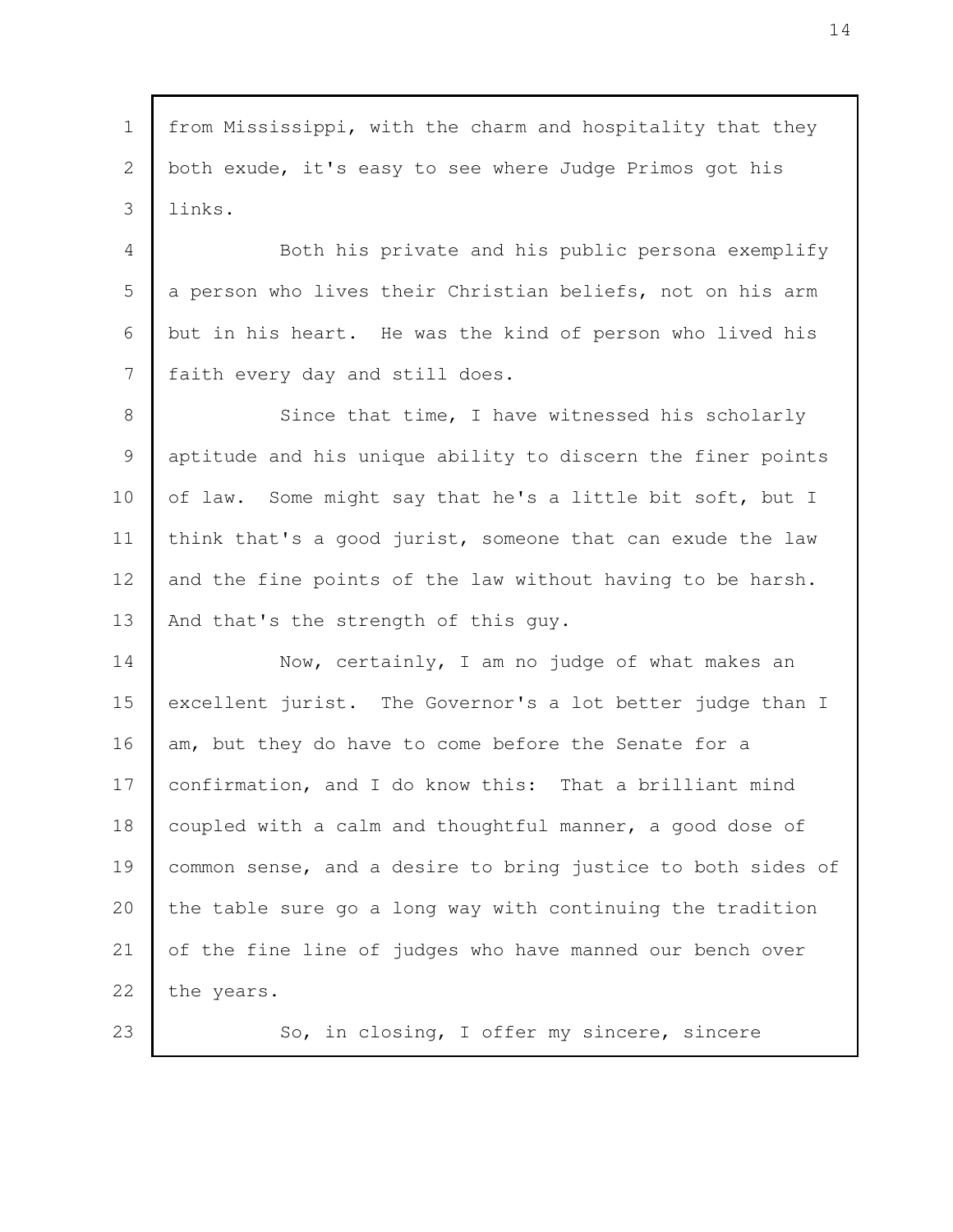congratulations, Judge Primos, and wish you all the success in the world as you take on this new duty. Thank you. (Applause.) JUDGE WITHAM: Your remarks, Senator, are most appreciated. We will now hear from Adam C. Gerber, Esquire, of the law firm of Morris James. Adam was a former law clerk to the Honorable Robert B. Young. Welcome, Adam. MR. GERBER: Thank you very much, your Honor. Good afternoon, members of the community, Bar, Judiciary, Judge Primos. Thank you very much for the opportunity to take a few moments this afternoon and to celebrate this occasion with you. As I was trying to put together my thoughts and think of what to say today, the old adage of "write what you know" came to mind. And what I know is how much Judge Primos has meant to me over the years, his friendship and his mentorship, and I just wanted to take a couple moments today to express that to him. It is hard for me to believe I've known Judge Primos and his family for over 12 years now. If I recall 1 2 3 4 5 6 7 8 9 10 11 12 13 14 15 16 17 18 19 20 21 22 23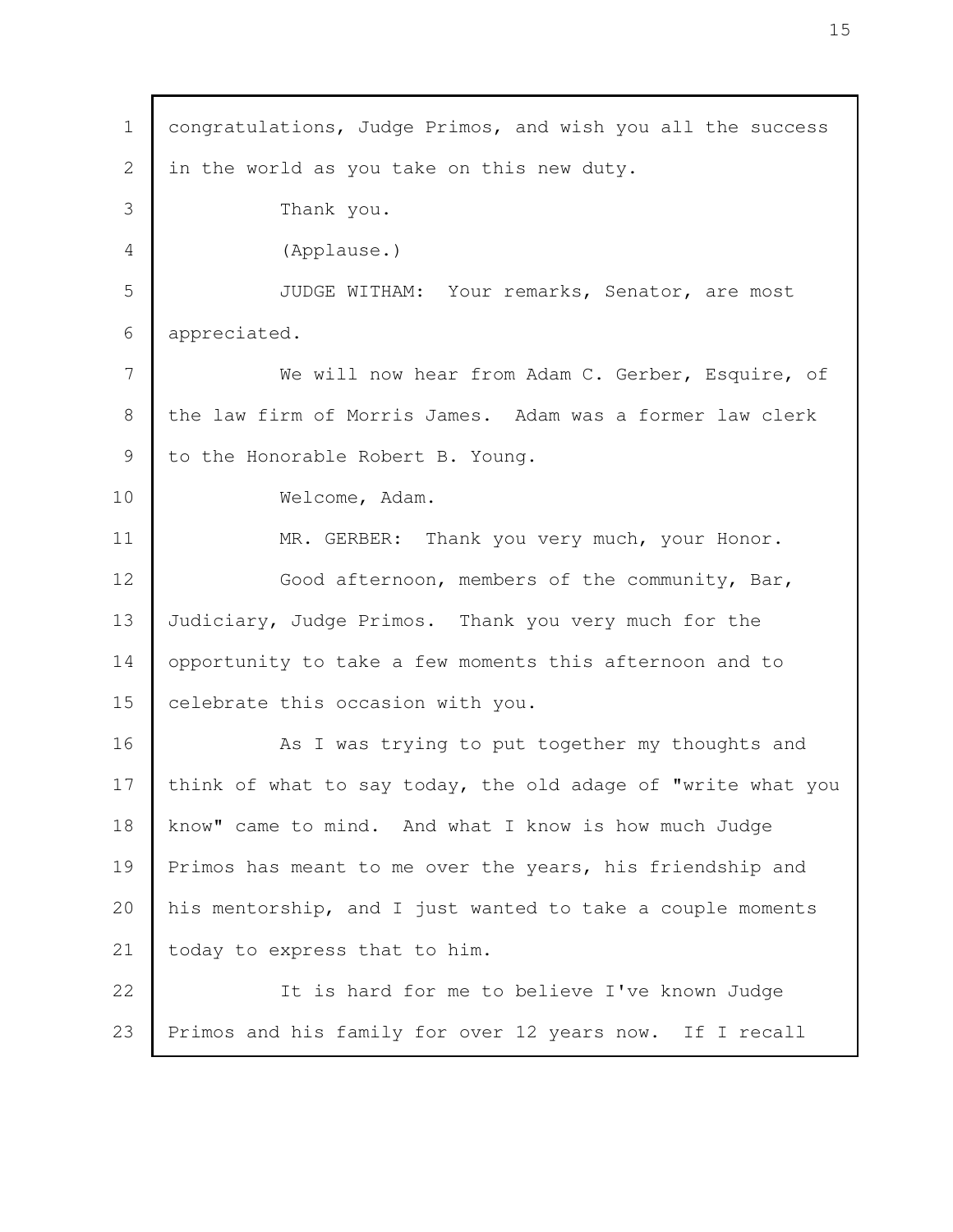correctory, I think I met him when I was clerking here in the Superior Court for Judge Young. I had the good fortune to be Judge Young's first law clerk, so there's a certain symmetry I guess here to Judge Young stepping down and Judge Primos filling that vacancy. After completing my clerkship here, I took a job actually directly across the street with Schmittinger & Rodriguez where I got to work with Judge Primos. And Judge Primos was instrumental in guiding me through that first year of practice where everything seemed new and was anxiety inducing. He was and remains a calming presence in my life and I'm sure in the lives of many of you as well. When I was worried about something or stuck and I couldn't see a way forward, he would sit down with me and take time to really help guide me through the problem. He has this deep sense of calm and peace in his demeanor that makes you feel like no problem is unsurmountable. He never seemed put out when I would come to him and interrupt him with a problem or a question. I'm sure, in retrospect, whatever he was working on was a lot more important than whatever I was worried about, but he never let on. 1 2 3 4 5 6 7 8 9 10 11 12 13 14 15 16 17 18 19 20 21 22 23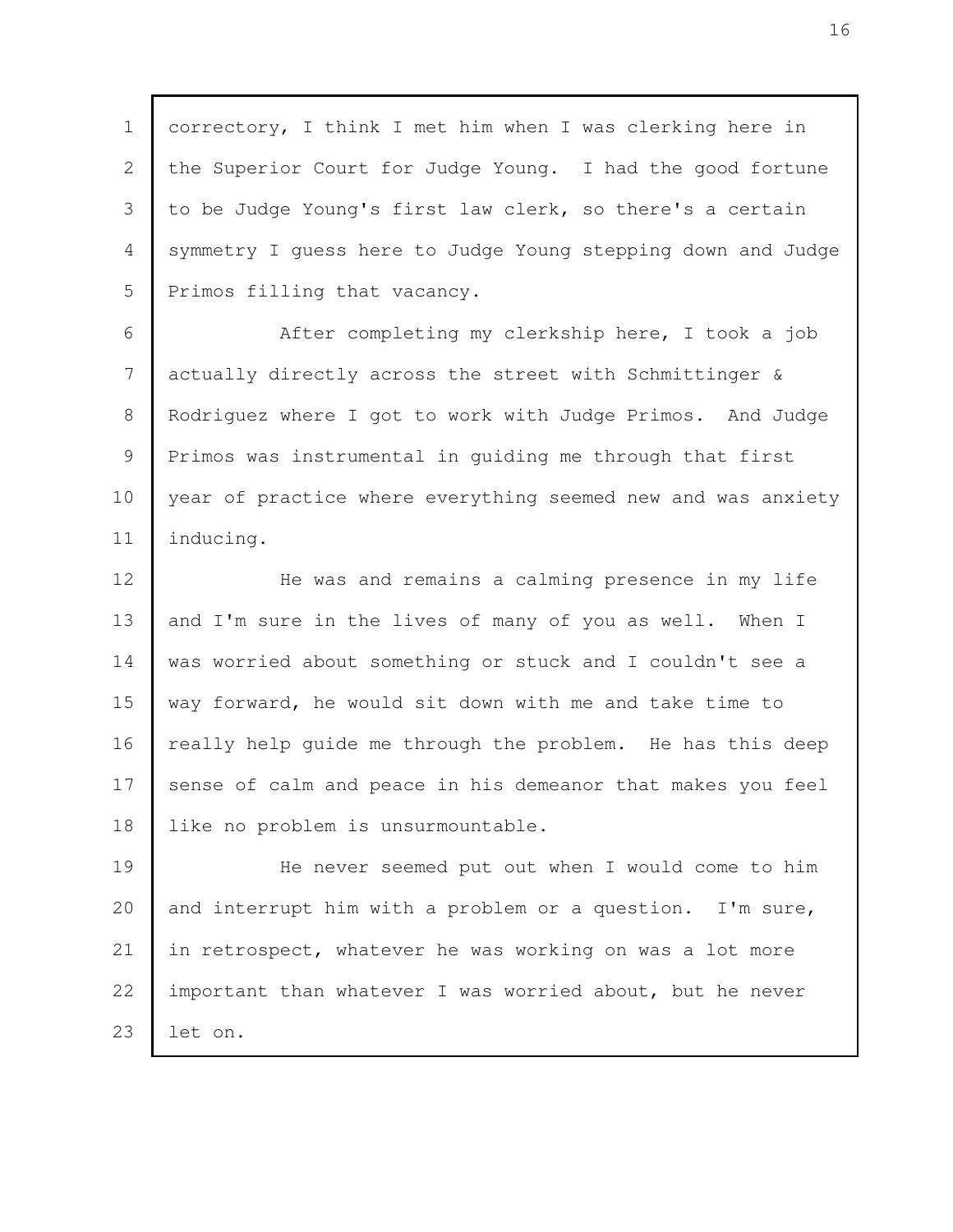(Laughter.) MR. GERBER: He was more than a mentor, though, to me. He became my friend. Although I eventually joined another firm, we had the opportunity to work together for a number of years on the Board of Bar Examiners. And we spent a number of hours working together on that, and I always looked forward to the opportunity to get together with Noel and work side by side again with him. Over the years, Noel has taught me countless lessons, and I think the best way to epitomize what he has taught me is to say that he showed me how to slow down. He has taught me that it's all too easy to become distracted by the next task at hand, the next task to accomplish. You need to slow down and focus on what you are doing in the moment. He is so thoughtful and purposeful in all that he does. He has really been an example to me of that. I had the opportunity on a number of occasions to observe Judge Primos making arguments and presenting motions in court. He is remarkably articulate, poised, and unhurried in his speech. Each word he speaks, whether it be in court or even in casual conversation seems individually chosen for a specific purpose. Every word he speaks has meaning. 1 2 3 4 5 6 7 8 9 10 11 12 13 14 15 16 17 18 19 20 21 22 23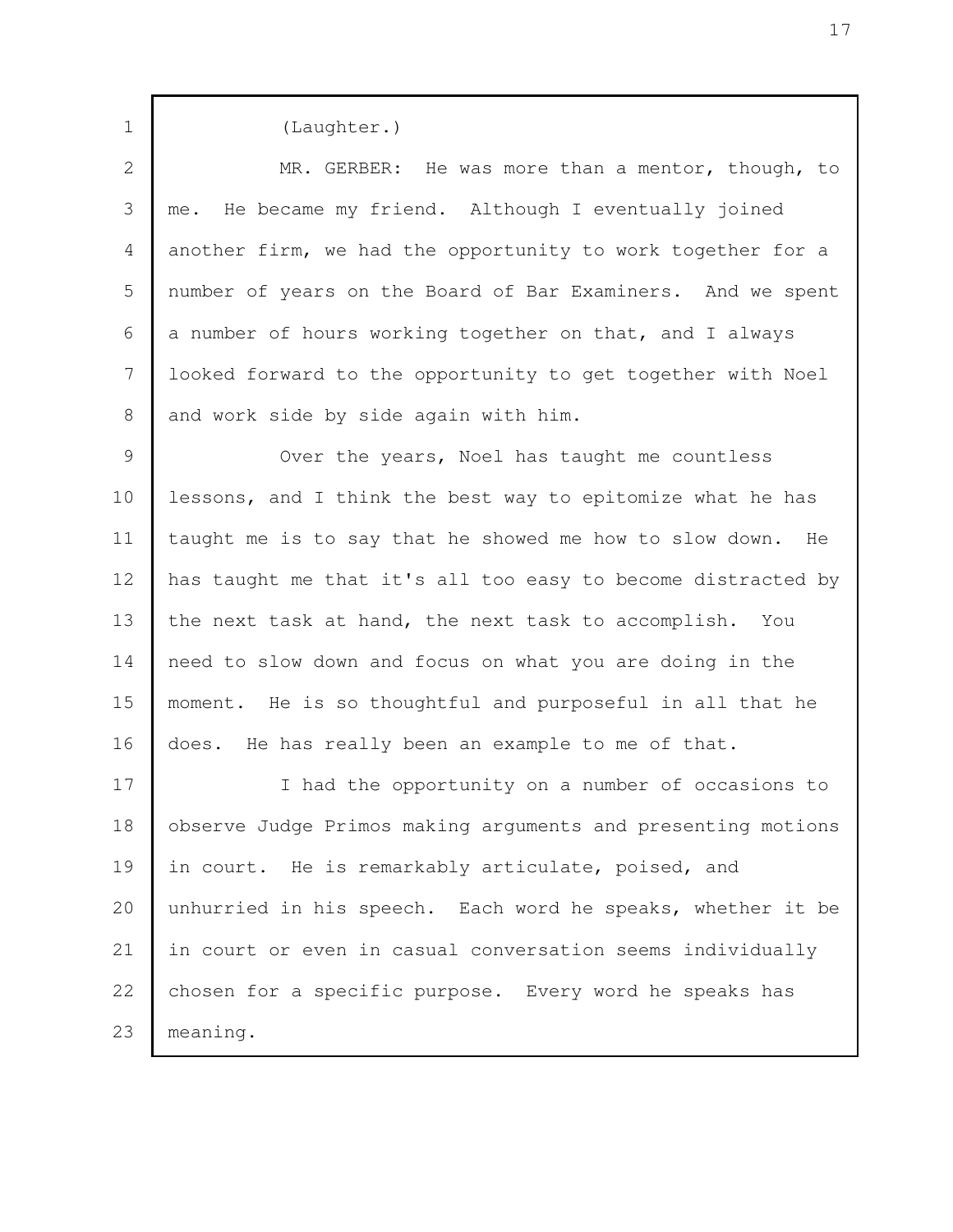In my mind, Judge Primos is the epitome of the Delaware lawyer. That's how I've always thought of him. He is not only an exceptional intellect but also has true wisdom. He has an eye for detail but retains his focus on the bigger picture. To borrow a phrase I heard recently, he's a lawyer who can see the forest and the trees. Even when he's in the position of opposing counsel to you, he understands that he's your colleague. I was speaking to some attorneys within my firm about their interactions with Noel, Judge Primos, and they are all, obviously, very positive, but one attorney was quick to mention that he had had countless cases in which he was opposing counsel, but he had referred probably at least as many cases, if not more, directly to Judge Primos. I think that speaks volumes. Noel showed me -- Judge Primos. Excuse me. I have to get used to that. (Laughter.) MR. GERBER: He showed me how to slow down in life outside of the law as well. He showed me by his example how to live a life of purpose and meaning. He is diligent and hardworking, but he sets time aside for his family, his friends, and his church. I aspire to live life with that 1 2 3 4 5 6 7 8 9 10 11 12 13 14 15 16 17 18 19 20 21 22 23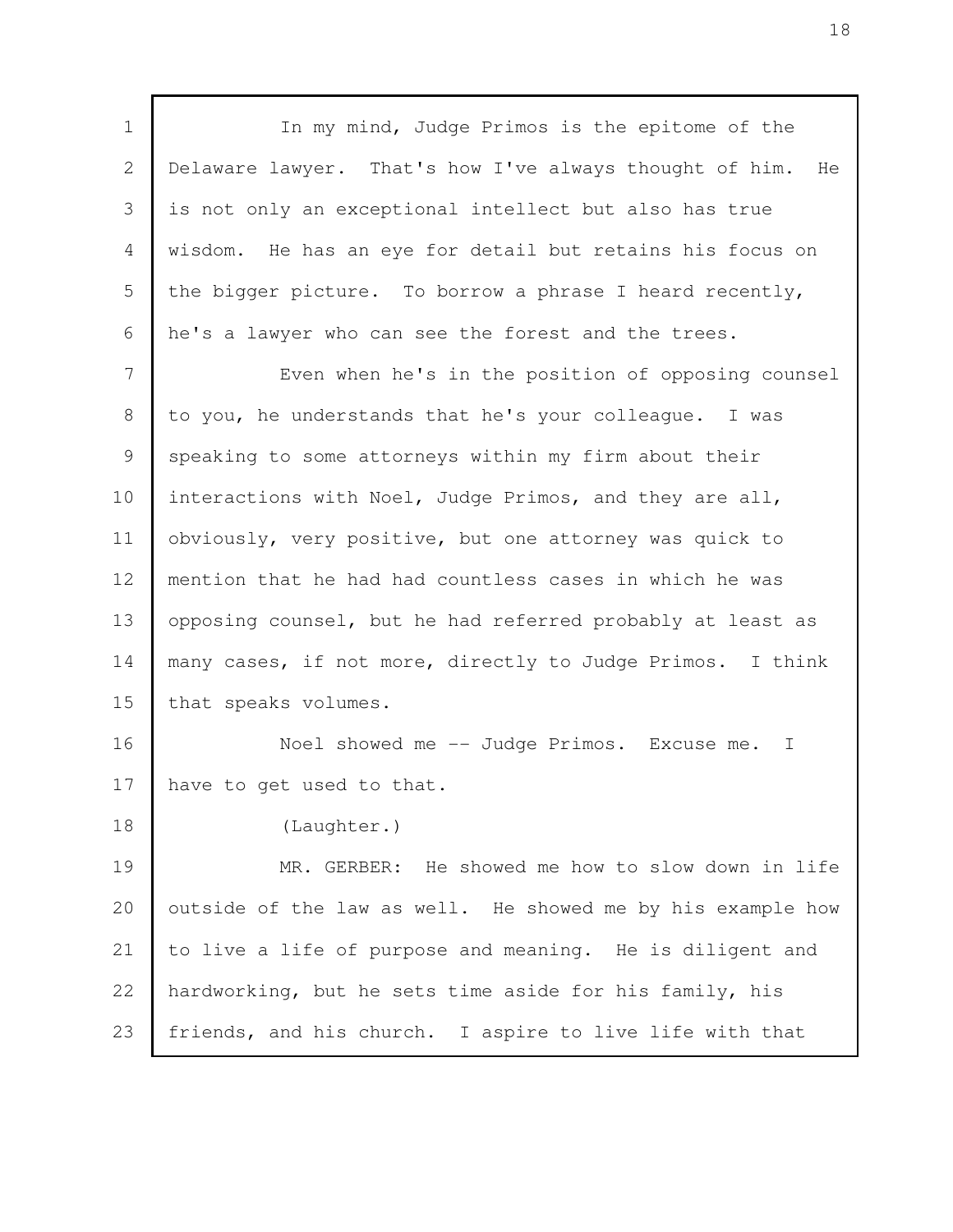much intentionality and vitality. I do want to say it's been a joy to get to know his family, Andrea and Caleb. I still remember meeting Caleb. He was a boy, and I remember thinking what an exceptionally thoughtful, polite, and mature boy he was even then, and now it's very gratifying to see how you've grown up into such a man as you are getting ready to ship off to Iraq in the next few months. Judge Primos, thank you very much for allowing me the opportunity to learn from you. Thank you for showing me how to live a life with meaning and purpose and for being a calm presence. I am overjoyed you've received this honor and this opportunity, and I look forward to following what I am sure will be an illustrious career on the bench. Thank you. And may your faith continue to guide you in your life. (Applause.) JUDGE WITHAM: Thank you, Adam. It is with great pleasure as well as a distinct privilege to introduce the Honorable Randy J. Holland, our prior justice on the Supreme Court as well as the longest-serving justice of Delaware. Welcome, indeed, Justice Holland. 1 2 3 4 5 6 7 8 9 10 11 12 13 14 15 16 17 18 19 20 21 22 23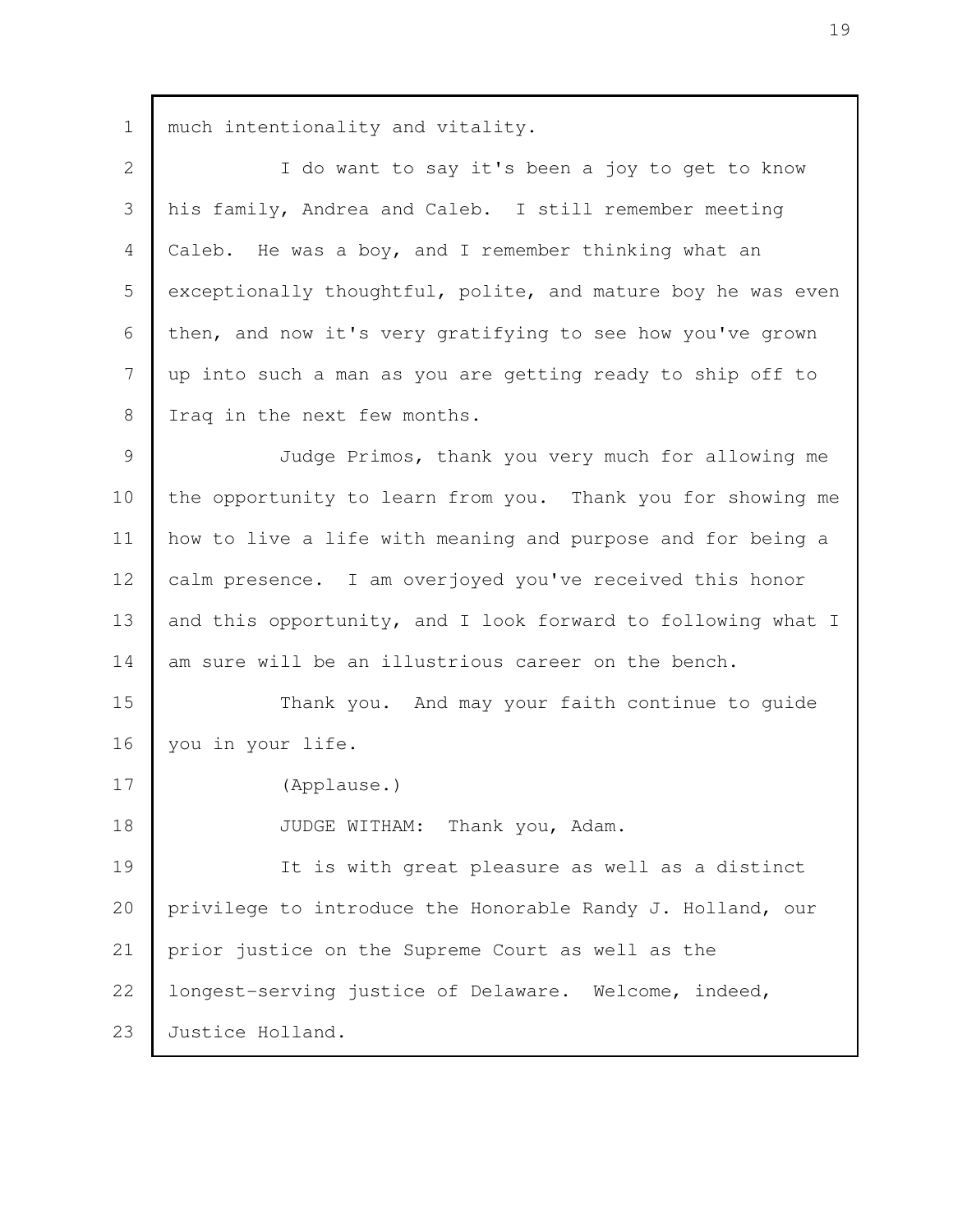Justice Holland. (Applause and standing ovation.) JUSTICE HOLLAND: Thank you all very much. Distinguished members of the Bench and Bar and the General Assembly and the Executive Branch, it's really an honor for me to be here today. And, Noel, I hope you outlive my tenure. You're off to a good start. (Laughter.) JUSTICE HOLLAND: And then I think this is a very historic occasion. And in my remarks on Noel, I wanted to put it in the perspective of other great judges who have preceded Noel and whom he undoubtedly will outdistance during his career. But we are gathered here today on the historic Green in Dover. And this was laid out by William Penn in 1783 as a place for courts to meet, and courts have been meeting here continuously for 300 years. Now, when Judge Primos took his oath of office, he swore to uphold and defend the Constitution of the United States and the Constitution of Delaware. And this historic Green has a very special place in the history of the United States Constitution because as you go out this afternoon and 1 2 3 4 5 6 7 8 9 10 11 12 13 14 15 16 17 18 19 20 21 22 23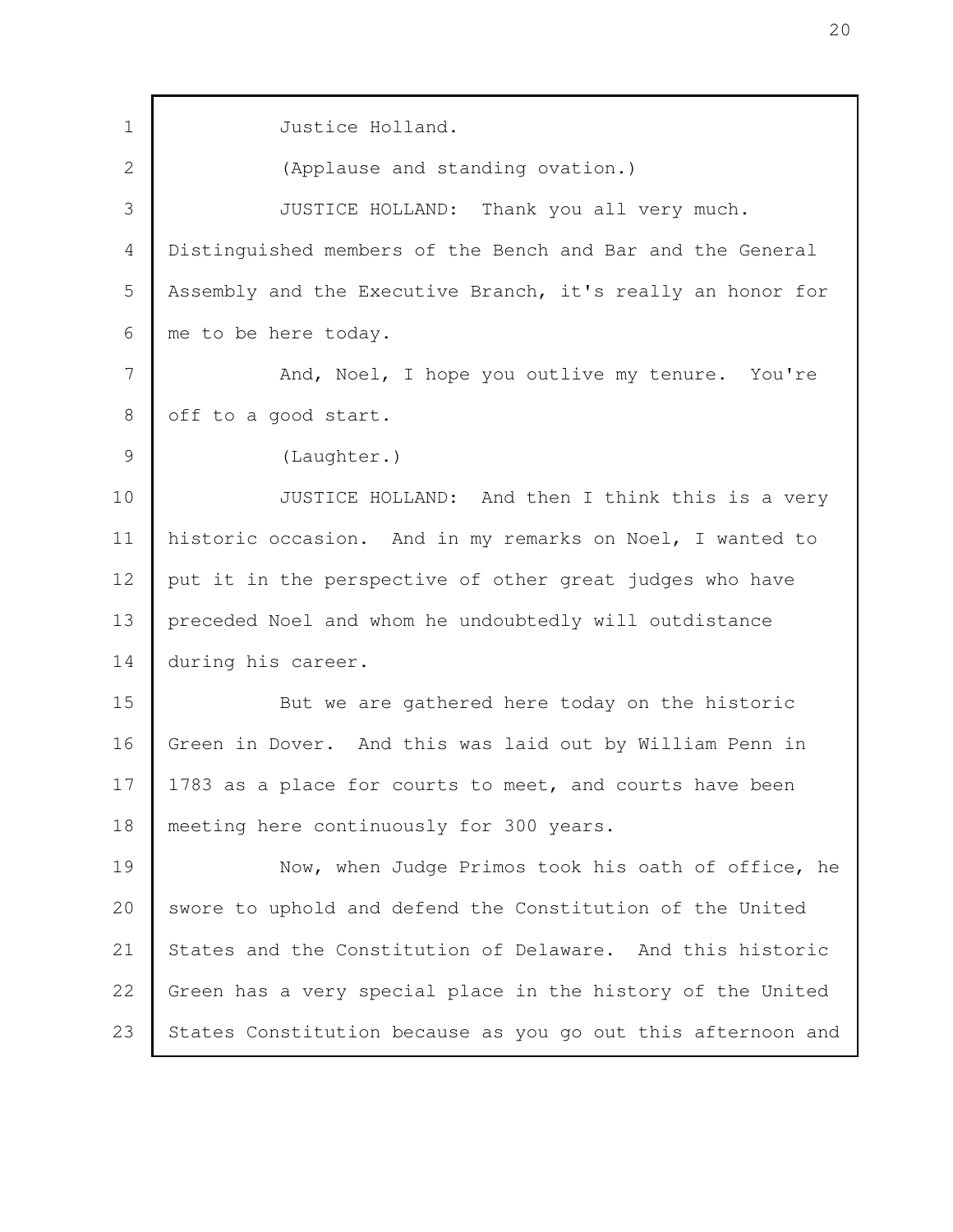cross the Green, I encourage you to look at the Golden Fleece Tavern. And that's where the people of Delaware, the delegates of Delaware, made Delaware the first state to ratify the United States Constitution. Now, we're also joined in this room by someone else who had a connection to the United States Constitution, and that's Richard Bassett, whose portrait is in the back corner. He was a delegate to the United States Constitution from Delaware. But as I mentioned, Judge Primos also swore to uphold the Constitution of Delaware, and Richard Bassett was also a delegate to the Delaware Constitutional Convention in 1776 and 1792, and as a judge, wrote a leading interpretation of the Delaware Constitution that's still good law today. The Superior Court as such, the words Superior Court first appeared in the Delaware Constitution of 1831, and that Article to the Constitution was written by John M. Clayton. And John M. Clayton is looking down on all of us from over the bench. Now, many of you may think of John M. Clayton through Clayton Hall at the University of Delaware or Buena Vista which was his home, but John M. Clayton and Noel have 1 2 3 4 5 6 7 8 9 10 11 12 13 14 15 16 17 18 19 20 21 22 23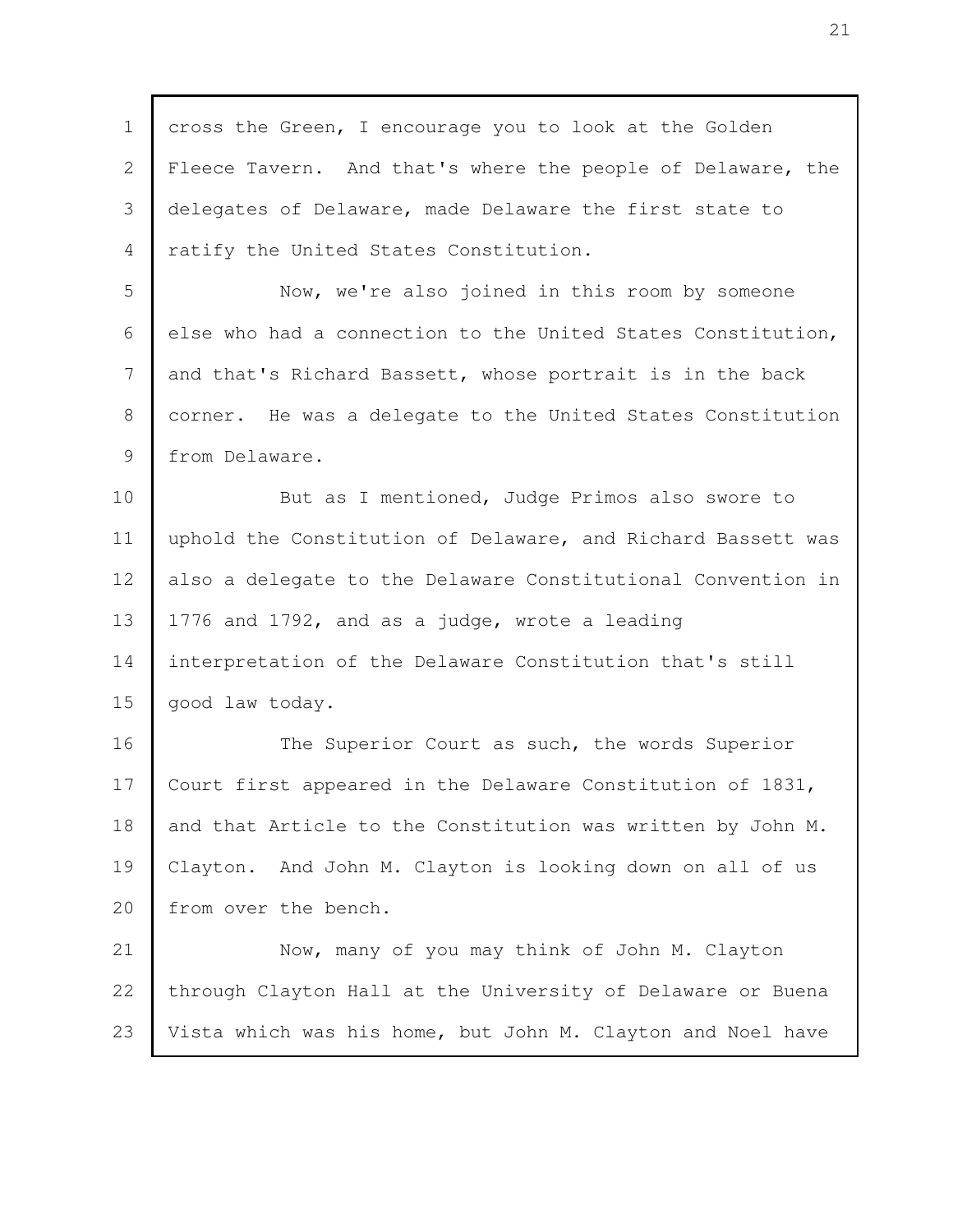| $\mathbf 1$    | a lot in common.                                             |
|----------------|--------------------------------------------------------------|
| $\mathbf{2}$   | Just as Richard Bassett was a Dover attorney,                |
| 3              | Judge Primos was a Dover attorney, and John M. Clayton was   |
| $\overline{4}$ | also a downstate attorney. John M. Clayton also went to      |
| 5              | Yale Law School, and like Judge Primos, John M. Clayton had  |
| 6              | an impeccable reputation. He served in the Senate with       |
| $7\phantom{.}$ | Daniel Webster and Henry Clay, but his reputation exceeded   |
| $8\,$          | both of them. In fact, his reputation was so good that       |
| 9              | Zachary Taylor made John M. Clayton the Secretary of State   |
| 10             | of the United States of America.                             |
| 11             | But, like Noel, he has something else in common.             |
| 12             | John M. Clayton presided over the Superior Court that he     |
| 13             | wrote into the Delaware Constitution, so one of your         |
| 14             | predecessors, President Judge Jurden.                        |
| 15             | Judge Primos was admitted to the Bar in 1992, and            |
| 16             | I met him almost immediately as a member of the Terry-Carey  |
| 17             | American Inn of Court. And that was a group of lawyers and   |
| 18             | judges in Dover and Georgetown that were established to meet |
| 19             | monthly to discuss ethics, civility, professionalism, and    |
| 20             | excellence.                                                  |
| 21             | And when I think about those qualities, I                    |
| 22             | immediately think about Judge Primos because he really       |
| 23             | personifies that. And in looking at that breadth of          |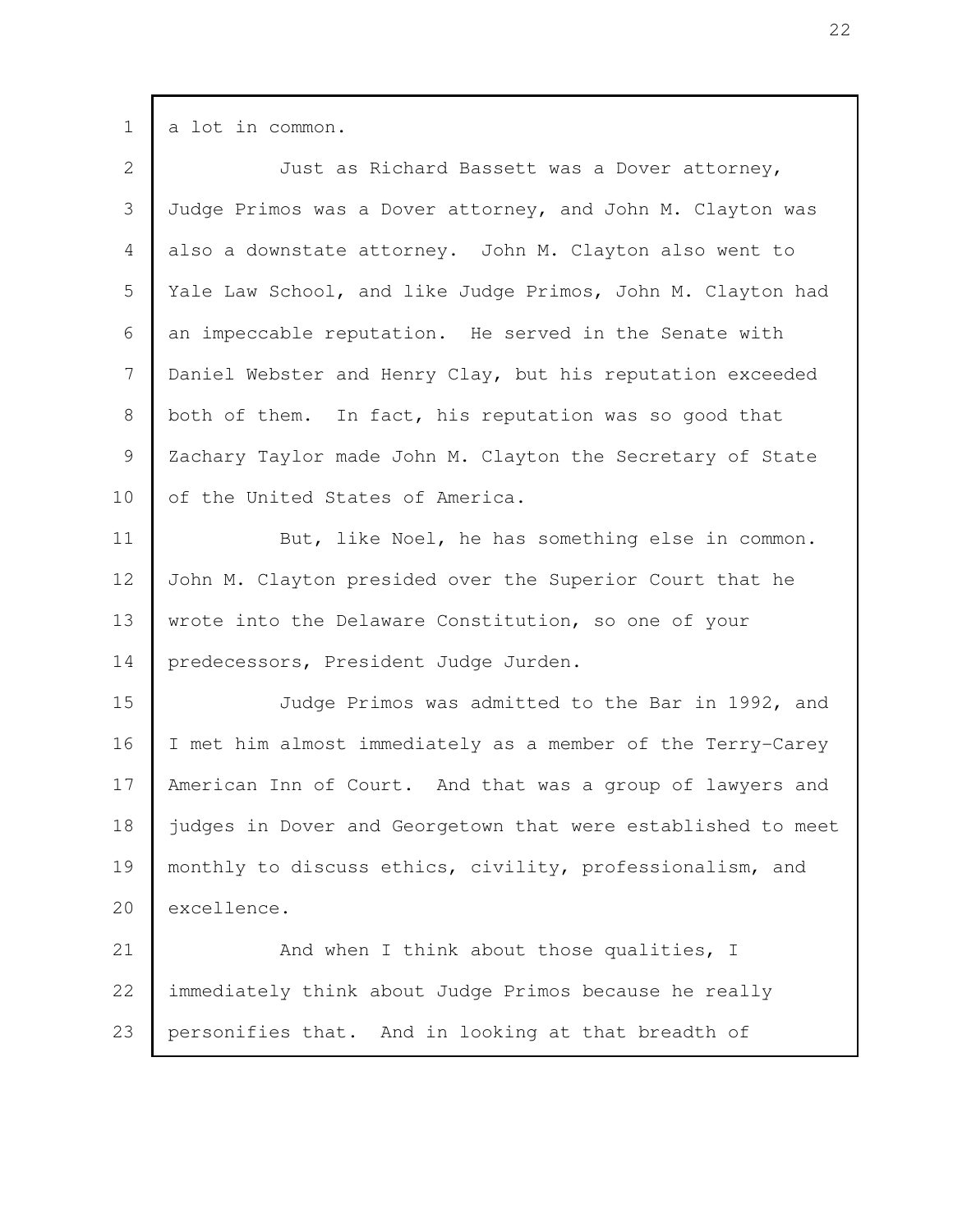| qualities, it also made me think of another historic, iconic |
|--------------------------------------------------------------|
| judge, Thomas More.                                          |
| You know Thomas More from history as the man for             |
| all seasons because he was a well-rounded person. And I      |
| think if we pause for a moment to reflect on those qualities |
| as they are evidenced by the life of Judge Primos, we can    |
| see why I think of him as a well-rounded man for all         |
| seasons.                                                     |
| We start with excellence. And as you know, he                |
| went to Vanderbilt. But he just didn't go to Vanderbilt.     |
| He graduated with highest honors. He graduated Phi Beta      |
| Kappa, and he was second in his entire college class.        |
| Not surprisingly, he went to Yale Law School, one            |
| of the best law schools in the country. But he just didn't   |
| go to Yale Law School. He was an Olin Scholar at Yale Law    |
| School, and there, his paper won first place for student     |
| articles.                                                    |
| His legal excellence was recognized by the                   |
| Delaware Supreme Court who appointed him to sit on the       |
| Delaware Board of Bar Examiners, grading the Bar exams for   |
| people who would become Delaware lawyers. Who better to      |
| grade their exams than a legal scholar like Judge Primos.    |
| His excellence has also been recognized by the               |
|                                                              |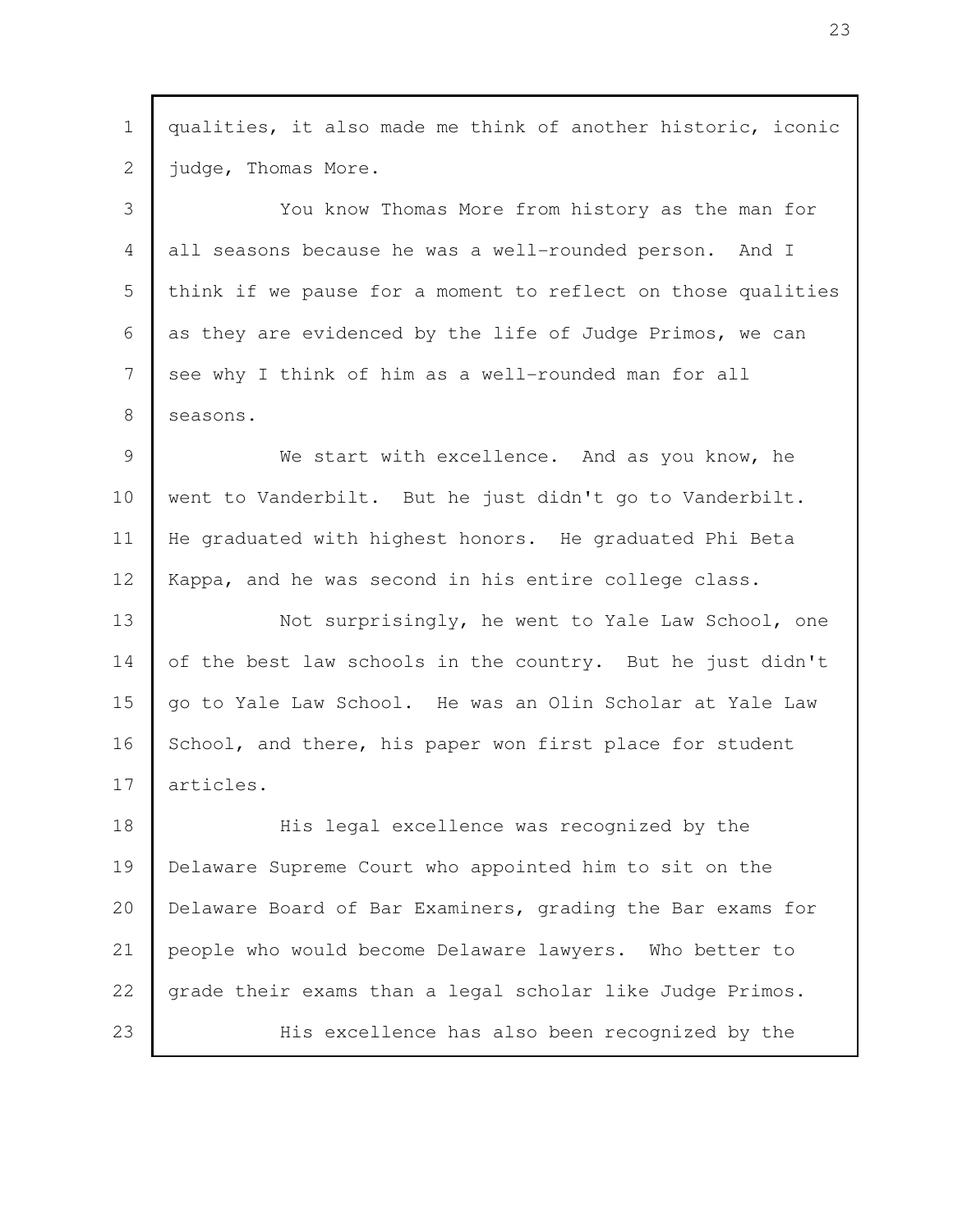American Bar Association. He was selected to be in the American Bar Foundation. There are a million lawyers in the United States, but the American Bar Foundation limits it's membership to one percent of those one million lawyers. We've heard about Judge Primos' civility, and he was a litigator, and in an adversarial world, he was known for his civility. And his reputation for civility passed beyond the Delaware borders. The Third Circuit Court of Appeals recognized that and asked him to serve on its Advisory Committee. And civility is something that's been ingrained in Judge Primos over his career. Nicolas Rodriguez of Schmittinger & Rodriguez is here with us today who is the Dean of Civility not only in Dover but in Delaware. And when Judge Primos worked at Schmittinger & Rodriguez, he had other examples who proceeded him on the bench: Justice Vaughn, who swore him in; Judge Pyott of the Family Court; and Judge Clark on the bench he'll be joining today. Judge Primos was always known for his ethics. In fact, his reputation for ethics was so outstanding that the Delaware Supreme Court appointed him to the Preliminary Review Committee of the Board on Professional 1 2 3 4 5 6 7 8 9 10 11 12 13 14 15 16 17 18 19 20 21 22 23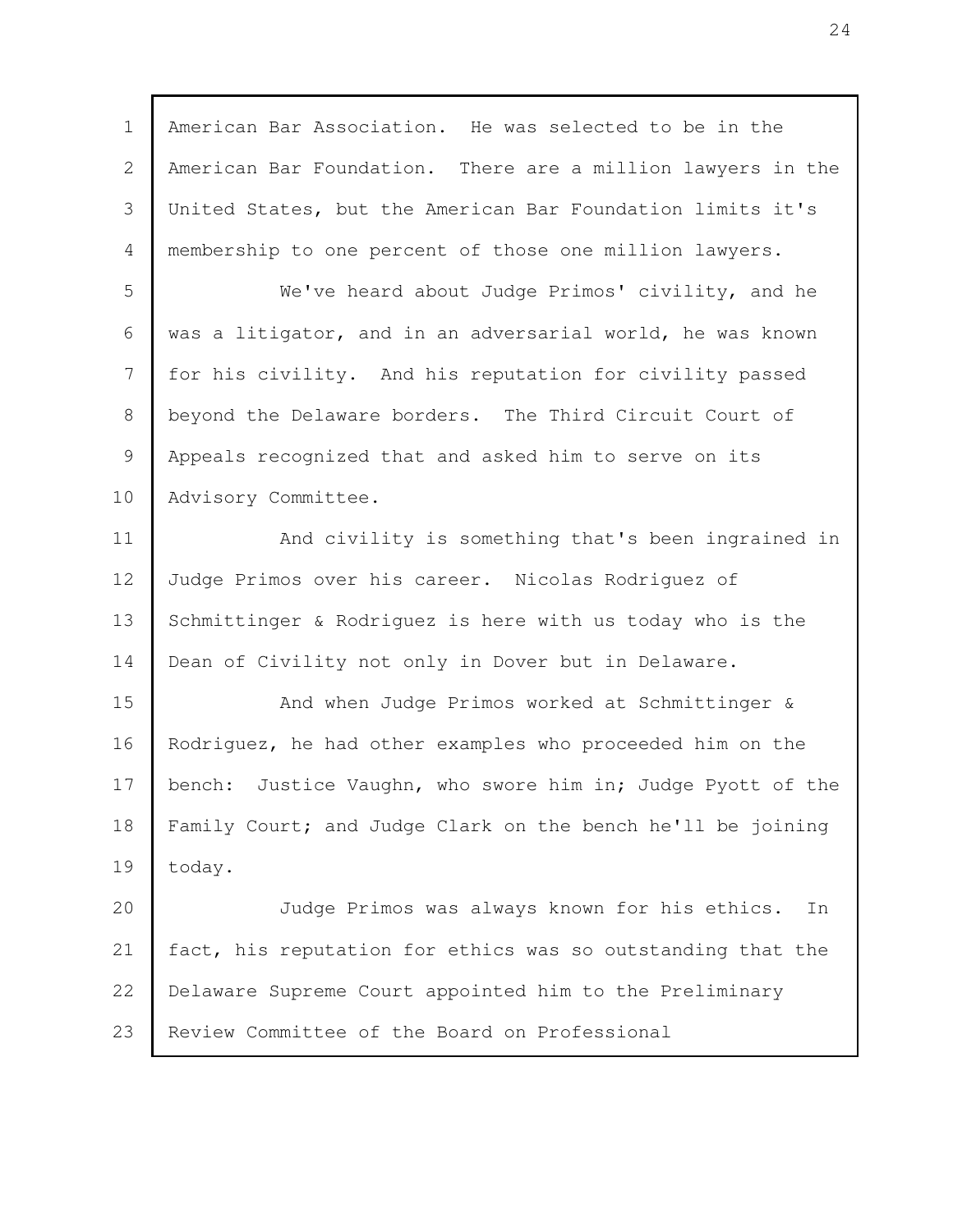Responsibility. Judge Primos was the gatekeeper to make a determination of whether other Delaware lawyers were behaving ethically. 1 2 3

And, certainly, fourth but not least, is professionalism. When professionalism is defined in any context, it always includes something about public service. And as I've said many times, for lawyers, it's really been summarized by Justice O'Connor who said: When you have a law degree, you have the keys to the courthouse door and you have the keys for rich and poor alike. It's your obligation to open the courthouse doors for rich and poor alike, and your obligation as a lawyer is greater than simply the accumulation of wealth. 4 5 6 7 8 9 10 11 12 13

And Judge Primos took those words to heart. When he graduated from law school, as you could imagine, from Yale, he could have done anything anywhere in the country that would have been extremely lucrative. But what did he decide to do? He decided to accept a Skadden fellowship and he went to Community Legal Aid Society in Sussex County, and there, he worked homeless issues and tried to provide housing for people that couldn't afford housing. When he concluded working at Community Legal Aid, 14 15 16 17 18 19 20 21 22

he decided to dedicate himself to individual representation, 23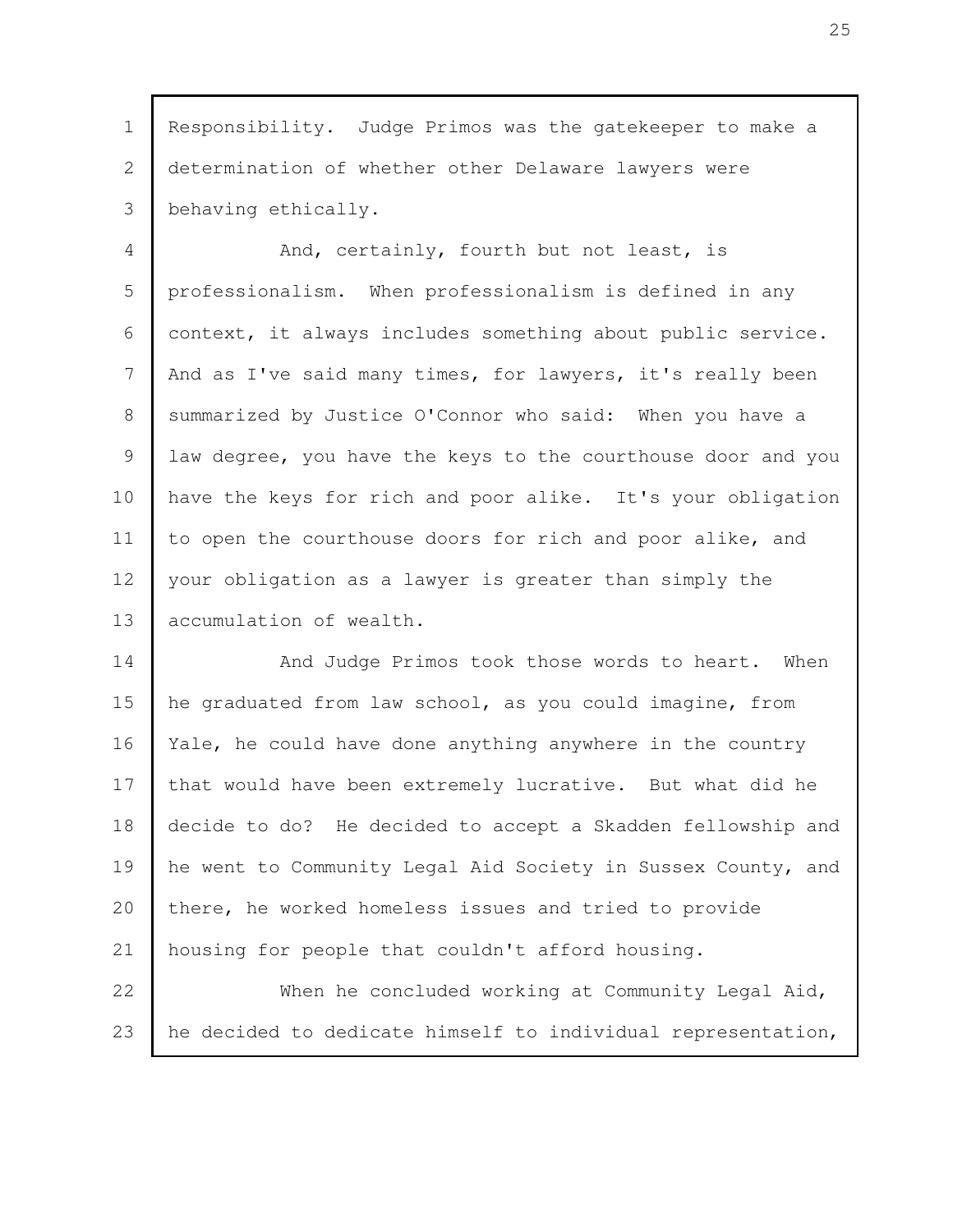| $\mathbf 1$    | and if we look at his career as a lawyer, the common         |
|----------------|--------------------------------------------------------------|
| $\overline{2}$ | denominator is he made the lives for everyday people better. |
| 3              | You can see why I thought there was a comparison             |
| 4              | between a Renaissance person like Thomas More and Judge      |
| 5              | Primos. But the comparison doesn't end there. Thomas More    |
| 6              | was also a courageous judge. You remember that King John     |
| 7              | signed the Magna Carta, and in the Magna Carta, he agreed    |
| 8              | that no one was above the law, including the king. And as    |
| 9              | part of the Magna Carta, he assured people they would have   |
| 10             | religious freedom.                                           |
| 11             | All that changed with Henry VIII. And when Thomas            |
| 12             | More was confronted by Henry VIII and asked to disregard the |
| 13             | Magna Carta, Thomas More refused that, and he stood up to    |
| 14             | the king, and he eventually paid with his life. But along    |
| 15             | the way, he said no one is above the law, not even the king; |
| 16             | and, conversely, everyone is entitled to the protection of   |
| 17             | the law, even the devil.                                     |
| 18             | So as Judge Primos takes his position on the Court           |
| 19             | today, he'll be called upon in accordance with his oath to   |
| 20             | afford due process to rich and poor alike, and to people     |
| 21             | that are good and perhaps not so good, equal justice under   |
| 22             | the law.                                                     |
| 23             | Now, the other analogy that I see between Judge              |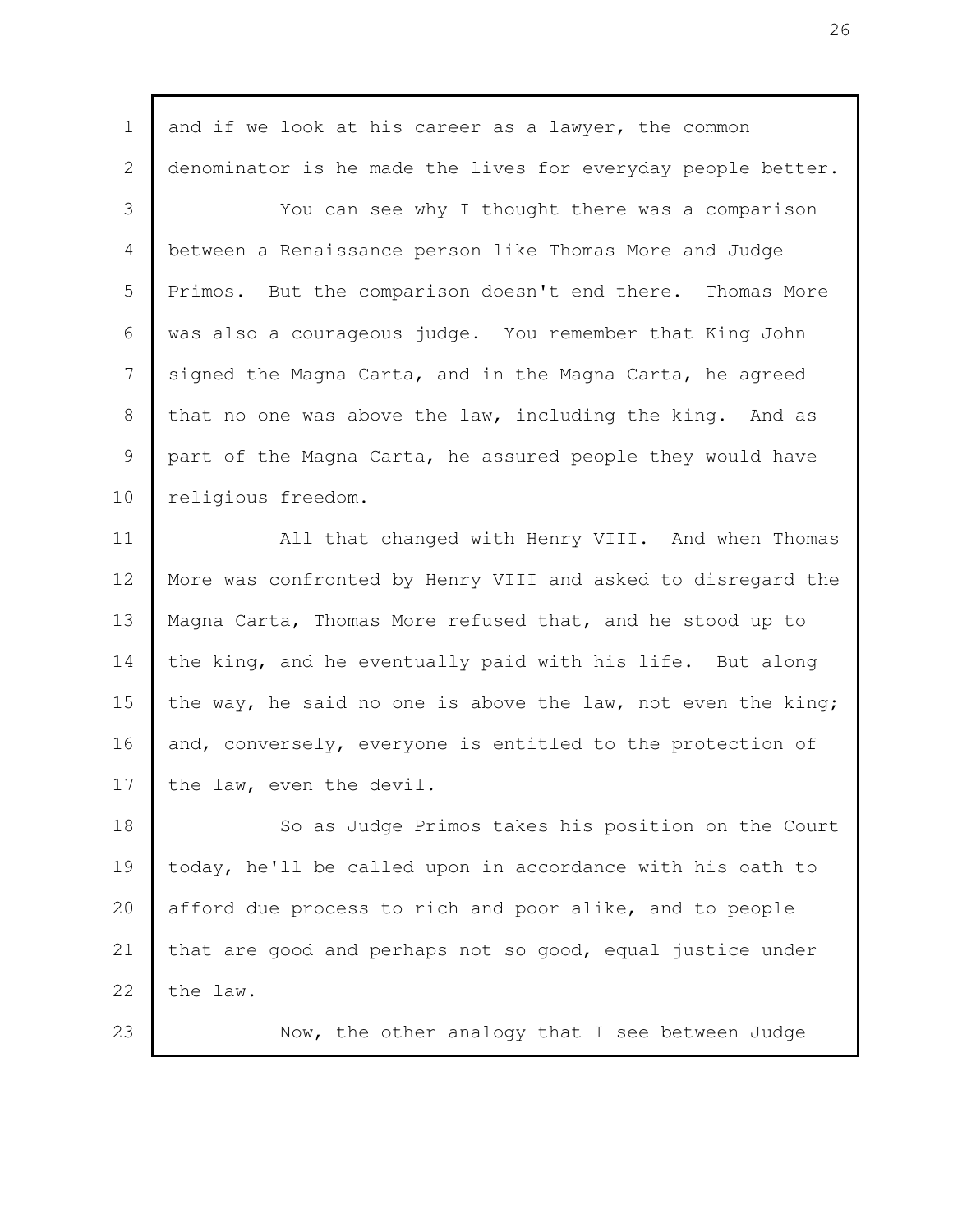Thomas More and Judge Primos is a deep personal faith. And what's important to keep in mind is that when Thomas More defied the king, he didn't put his personal faith above the law. What he concluded was the law was to protect everyone of all faiths, and that's certainly what Judge Primos will be doing when he's a judge of the Superior Court. 1 2 3 4 5 6

Finally, the last analogy is between Thomas More and Judge Primos and the importance of family, and you see that today with the presence of his mother and father, his brother, his wife Andrea, and certainly his son Caleb. 7 8 9 10

As you've heard, Caleb will be deployed to Iraq at the end of the summer. And when Judge Primos takes the oath to uphold and defend the Constitution of the United States, it certainly won't be lost on him that men and women like his son are putting their lives on the line to defend the Constitution. 11 12 13 14 15 16

We're all extremely fortunate that someone like Judge Primos, a well-rounded man for all seasons, is willing to devote himself to public service on the Superior Court. Judge Primos started today by taking an oath with his right hand on the Bible and he concluded that oath by saying, So help me God. 17 18 19 20 21 22

23

So I would like to conclude with the same reminder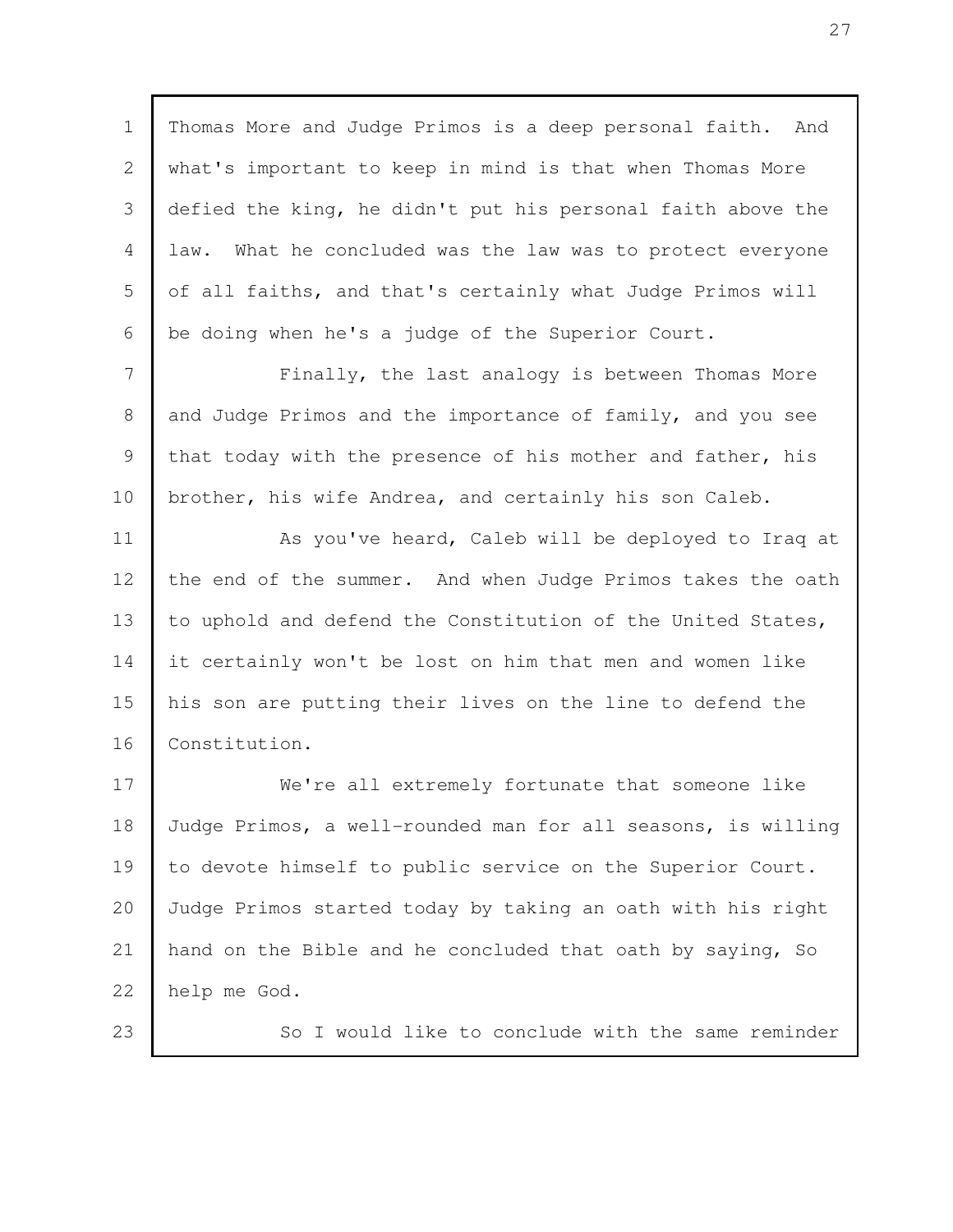| $\mathbf 1$ | that I was given at my investiture from the book of Micah:   |
|-------------|--------------------------------------------------------------|
| 2           | Act justly, love mercy, and walk humbly with your God.       |
| 3           | Congratulations.                                             |
| 4           | (Applause and standing ovation.)                             |
| 5           | JUDGE WITHAM: Thank you, thank you, Justice                  |
| 6           | Holland for those very warm, profound, and solemn remarks.   |
| 7           | It is now my esteemed pleasure to introduce to you the       |
| $8\,$       | Honorable Noel Eason Primos, Judge of the Superior Court of  |
| 9           | the state of Delaware, for his remarks.                      |
| 10          | (Applause and standing ovation.)                             |
| 11          | JUDGE PRIMOS: I would like to say first of all I             |
| 12          | am honored and humbled by all the words that have been       |
| 13          | spoken. I am just rendered speechless by what's been done    |
| 14          | today, but I guess I can't be rendered speechless because I  |
| 15          | have to give a speech.                                       |
| 16          | (Laughter.)                                                  |
| 17          | So I had better get started.<br>JUDGE PRIMOS:<br>But         |
| 18          | before I get to my remarks, I know many of you have traveled |
| 19          | significant distances to be here today and from other        |
| 20          | states, and I thank you for that, but I just want to         |
| 21          | recognize two people in particular.                          |
| 22          | First of all, my college classmate and suite-mate,           |
| 23          | John Bush. If you could stand, John.                         |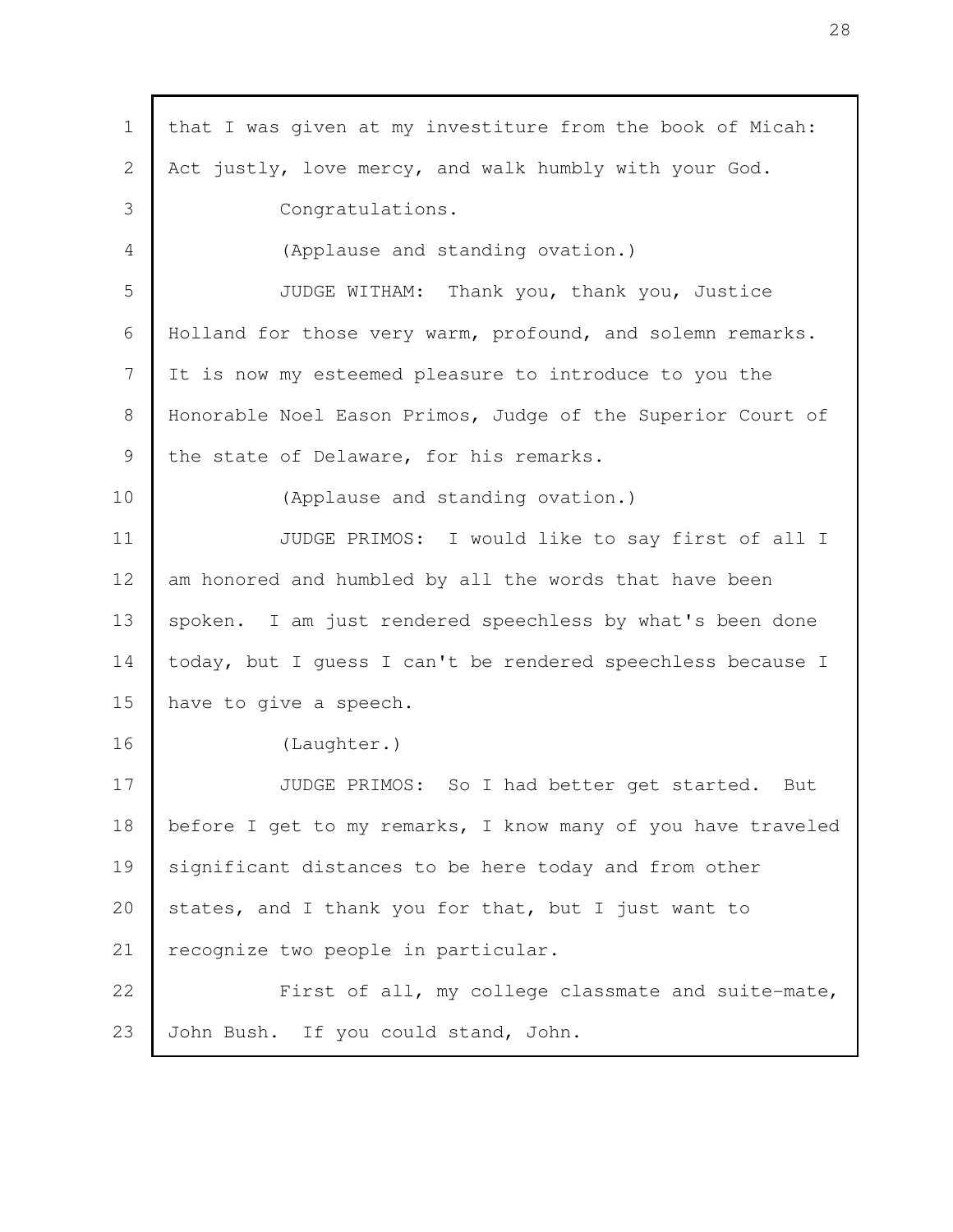| $\mathbf 1$    | (Applause.)                                                  |
|----------------|--------------------------------------------------------------|
| $\overline{2}$ | JUDGE PRIMOS: John traveled here from Louisville,            |
| 3              | Kentucky, and I'm thankful, and now I'm going to brag on     |
| 4              | you, John. Four weeks ago, I was talking to John about how   |
| 5              | my Senate confirmation hearing had gone, and he told me that |
| 6              | he might be having a Senate confirmation hearing before the  |
| 7              | United States Senate. And on May 8, sure enough, the         |
| 8              | President nominated John to be a judge on the United States  |
| 9              | Court of Appeals for the 6th Circuit.                        |
| 10             | (Applause.)                                                  |
| 11             | JUDGE PRIMOS: I am so proud of you, John. You've             |
| 12             | done our Branscomb Dormitory floor proud.                    |
| 13             | (Laughter.)                                                  |
| 14             | JUDGE PRIMOS: I'd also like to recognize Rob                 |
| 15             | Hornstein and his lovely wife Correen who traveled here from |
| 16             | Washington. I don't know if Rob is -- Rob and Correen?       |
| 17             | Yes.                                                         |
| 18             | (Applause.)                                                  |
| 19             | JUDGE PRIMOS: Rob is the former managing attorney            |
| 20             | of CLASI's Georgetown Office. He's currently the head of     |
| 21             | the civil division of the D.C. Public Defender's Office, and |
| 22             | Rob is the person who persuaded me to come to Delaware.      |
| 23             | That's one of the best decisions I ever made, Rob.           |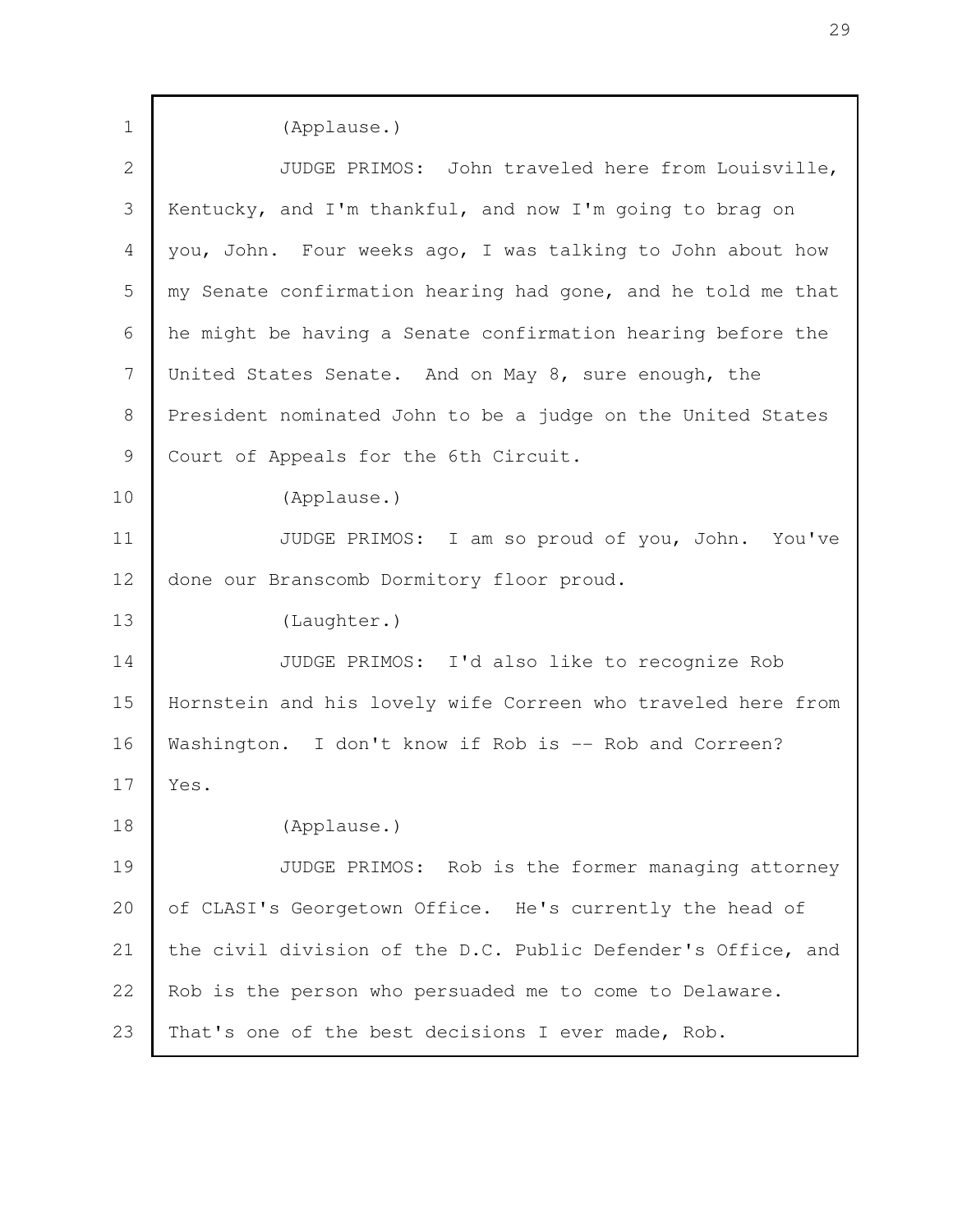(Laughter.) JUDGE PRIMOS: Glad I listened to you. Thank you, Rob and Carine, for being here. And now my remarks. The year was 1863. A young private named Thomas Smart Logan marched along a dusty Pennsylvania road under the hot sun of late June with his regimen, the 2nd Mississippi. He had not seen any action, Thomas hadn't, since the previous September when he had been wounded at the battle of Sharpsburg near Antietam Creek, but now he was preparing to fight in the next great battle of that long and bitter war near a town called Gettysburg. On the first day of that battle, July 1, Thomas was captured. He was marched over the land to Baltimore where he was put on a train to Delaware, and on July 6, he was committed to prison at Fort Delaware for the remainder of the war. On June 11, 1865, Thomas was released after swearing an oath of allegiance to the United States of America. And I'm sure as he turned his face away from Delaware for the last time to head west and south, he can never have imagined that one of his descendants would someday call Delaware home and would come to love this state 1 2 3 4 5 6 7 8 9 10 11 12 13 14 15 16 17 18 19 20 21 22 23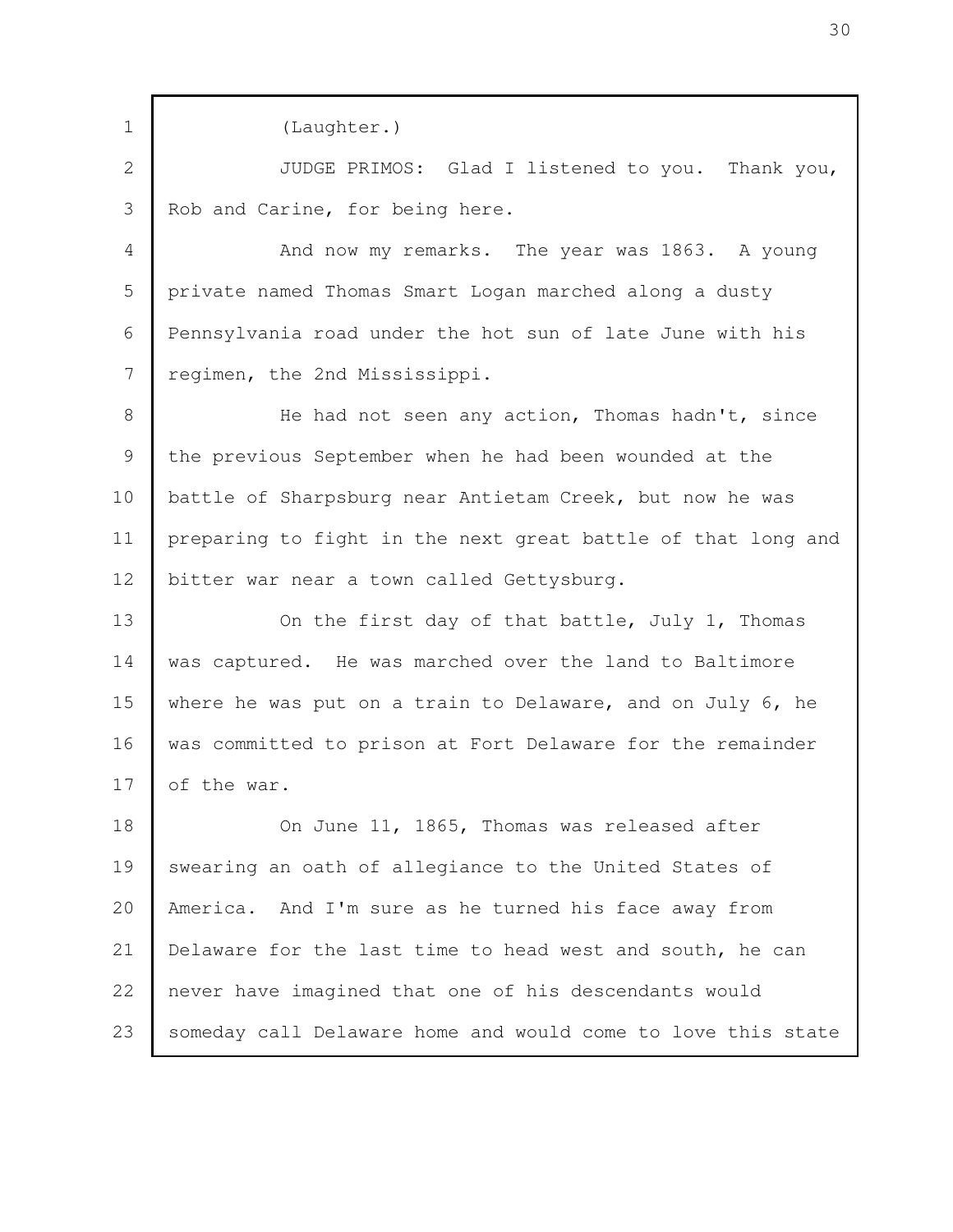| $\mathbf 1$ | even more than the home of his boyhood. But, you see, that    |
|-------------|---------------------------------------------------------------|
| 2           | has come to pass because Thomas Logan was my                  |
| 3           | great-great-grandfather.                                      |
| 4           | Now, Thomas Logan, my ancestor, and I were both 26            |
| 5           | years old when we arrived in Delaware, but there the          |
| 6           | similarities cease. He came as a prisoner and I came          |
| 7           | willingly. He found Delaware to be a place of great           |
| 8           | privation and hardship, but I found Delaware to be a place    |
| 9           | of abundant blessing. He came to live among enemies, but I    |
| 10          | came to live among friends who have welcomed and encouraged   |
| 11          | me.                                                           |
| 12          | And, in short, I've come before you today with a              |
| 13          | heart overflowing with gratitude to God and to so many of     |
| 14          | you who have helped to make my life here a joyful and         |
| 15          | fulfilling one.                                               |
| 16          | I am thankful to the members of the Delaware Bar              |
| 17          | who have made practicing law here a joy and a delight.<br>And |
| 18          | this was brought home to me on the day that Governor Carney   |
| 19          | nominated me when the very first call that I received to      |
| 20          | congratulate me came from another person who had sought this  |
| 21          | position, Jeff Young.                                         |
| 22          | Now, it goes without saying that Jeff is one of               |
| 23          | the finest litigators around, but there's something much      |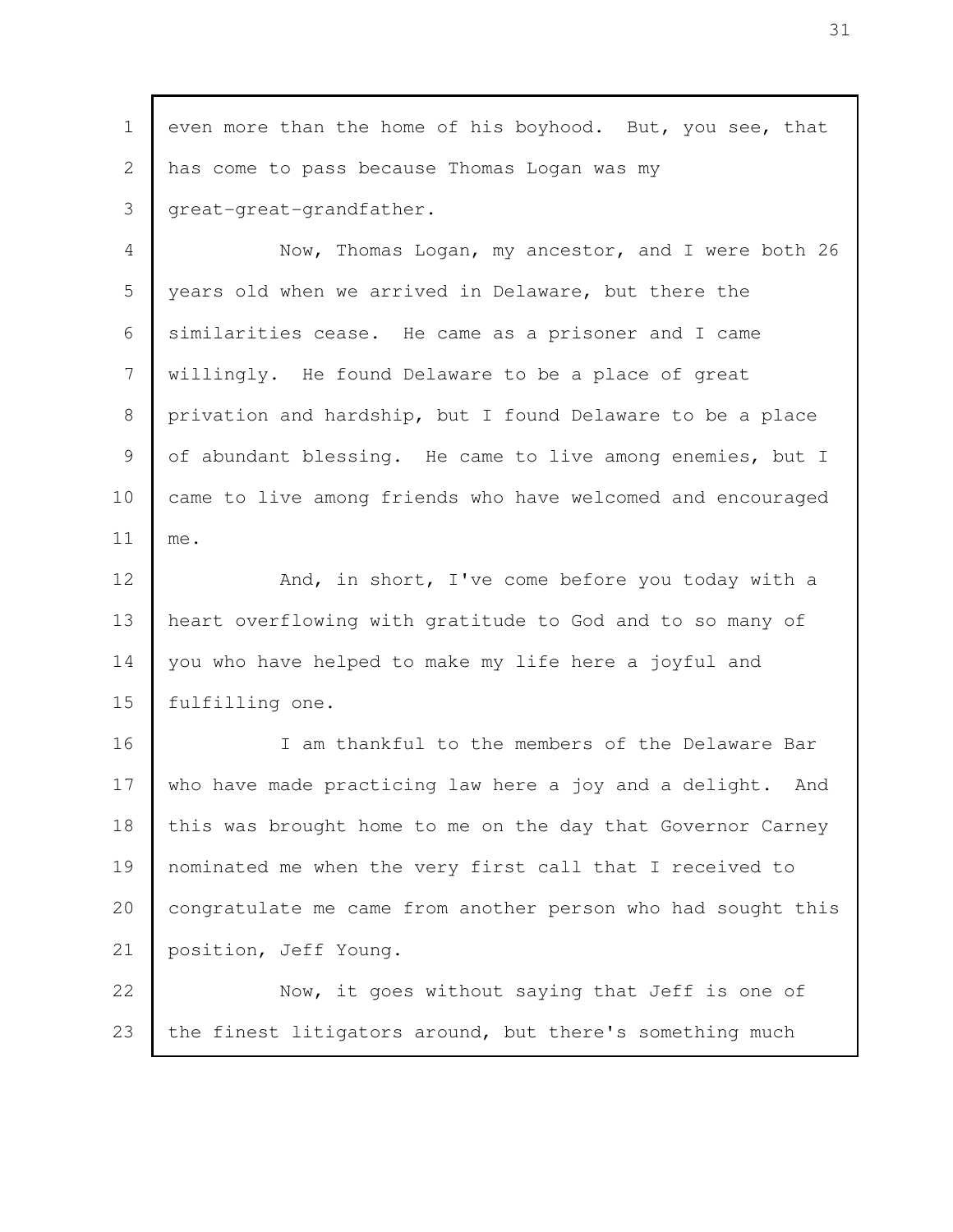more important about Jeff. He embodies the class and the grace that are the hallmarks of the Delaware Bar, and I am thankful for his professionalism which is an example to all of us. 1 2 3 4

Now, I also have to be very thankful, of course, to Governor Carney and to the members of the Delaware Senate who have given me this opportunity to serve the state that I love so much. I am thankful for the fact that in my career, I have appeared before some great judges both in the state and the federal court. Judges like Justice Randy Holland, one of the greatest jurists in the history of Delaware. Judges like Governor Carney's father-in-law, Judge Quillen. 5 6 7 8 9 10 11 12

My very first motion in the old New Castle County Courthouse was before Judge Quillen, and he listened to me as if what I had to say in my little motion was important. And forever after that, as long as he was alive, whenever he would see me at a Bar function, he would greet me with great kindness. 13 14 15 16 17 18

Judges like former Chancellor Bill Chandler and Judge Mary Pat Thynge, who have both been so important to me both professionally and personally. Chancellor Chandler and Judge Thynge, Bill and Mary Pat, if I can be half the judge that each of you has been, then I will have been a success. 19 20 21 22 23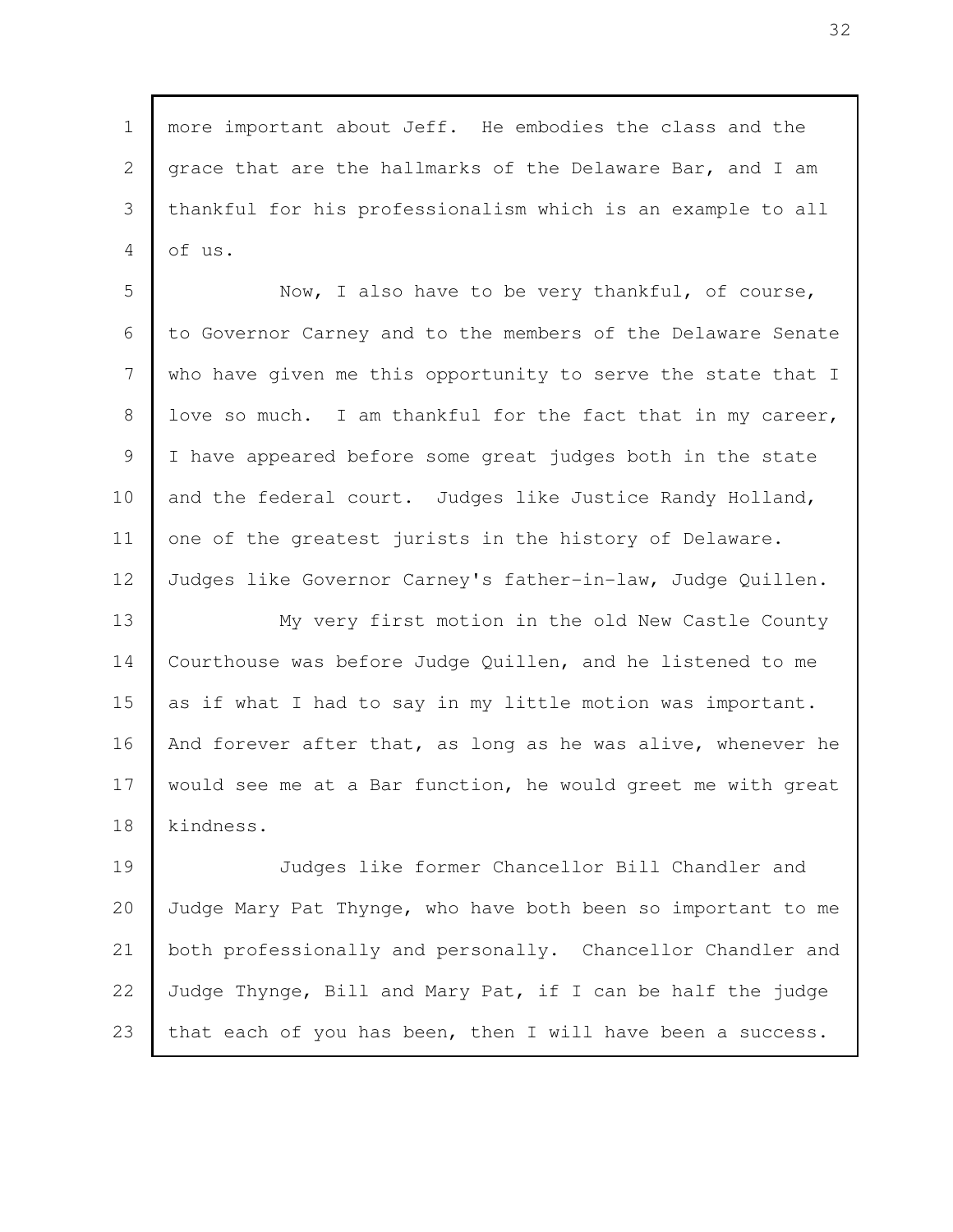Now I turn now to the Kent County judges that it has been such a wonderful experience to appear before. And years ago, one of the senior partners at my firm, Paul Boswell, called me up and said, Noel, how would you like to help John Noble with the Board of Bar Examiners? Being a young attorney, I didn't really have a choice, so I said, yes, I'll do that. (Laughter.) JUDGE PRIMOS: And we must have graded a thousand Bar exam papers, but I wouldn't have traded that experience for the world. The opportunity to work with a topnotch lawyer like John Noble and then afterwards to appear before him in his courtroom was invaluable. Thank you, Vice Chancellor Noble, John, for your kindness to me and my family over the years, and thank you for showing me what an excellent jurist looks like. Now, the judges of the Kent County Superior Court. When I started practicing law 24 and a half years ago, the two judges in the Kent County Superior Court were Henry duPont Ridgely and Myron T. Steele. Now how is that for two great judges. You can't get much better than those two. And it is thrilling to me to think, though I haven't figured it all out with the present judges 1 2 3 4 5 6 7 8 9 10 11 12 13 14 15 16 17 18 19 20 21 22 23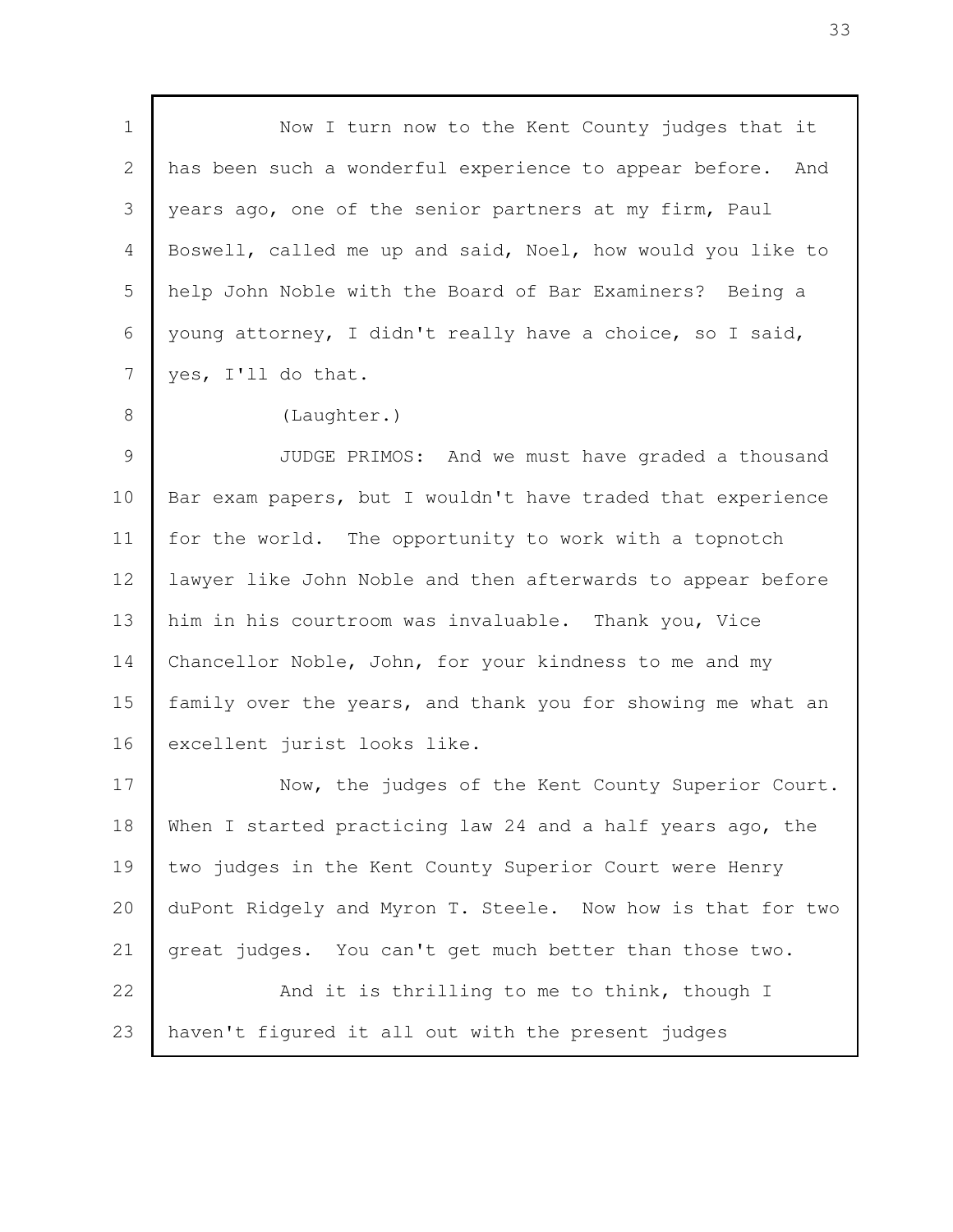| $\mathbf 1$    | presently, but it is thrilling to me to think that I may be |
|----------------|-------------------------------------------------------------|
| $\mathbf{2}$   | sitting in the seat that Hank Ridgely once occupied.<br>The |
| 3              | idea of following in the footsteps of someone who has       |
| 4              | mentored me and encouraged me throughout my career is       |
| 5              | inspiring to me.                                            |
| 6              | Thank you, Hank, and I hope I make you proud.               |
| 7              | My predecessor, the Honorable Robert B. Young.              |
| 8              | His intellect, his work ethic, his common sense, his        |
| $\overline{9}$ | knowledge of the courtroom have all set very, very high     |
| 10             | standards for me to strive for, and I thank him for being a |
| 11             | great judge.                                                |
| 12             | To the judges that I will join on the Kent County           |
| 13             | Superior Court, Resident Judge Bill Witham and Judge Jeff   |
| 14             | Clark, my thanks goes out to you. Bill, you have always     |
| 15             | been kind to me when I was appearing before you and kind to |
| 16             | me since my nomination, and I look forward to learning all  |
| 17             | that you have to teach me.                                  |
| 18             | Jeff, isn't it ironic that for 16 of the 19 years           |
| 19             | that you were at Schmittinger & Rodriguez, our offices were |
| 20             | within steps of each other and now our offices will be      |
| 21             | within steps of each other.                                 |
| 22             | (Laughter.)                                                 |
| 23             | JUDGE PRIMOS: You can't get away from me. But               |
|                |                                                             |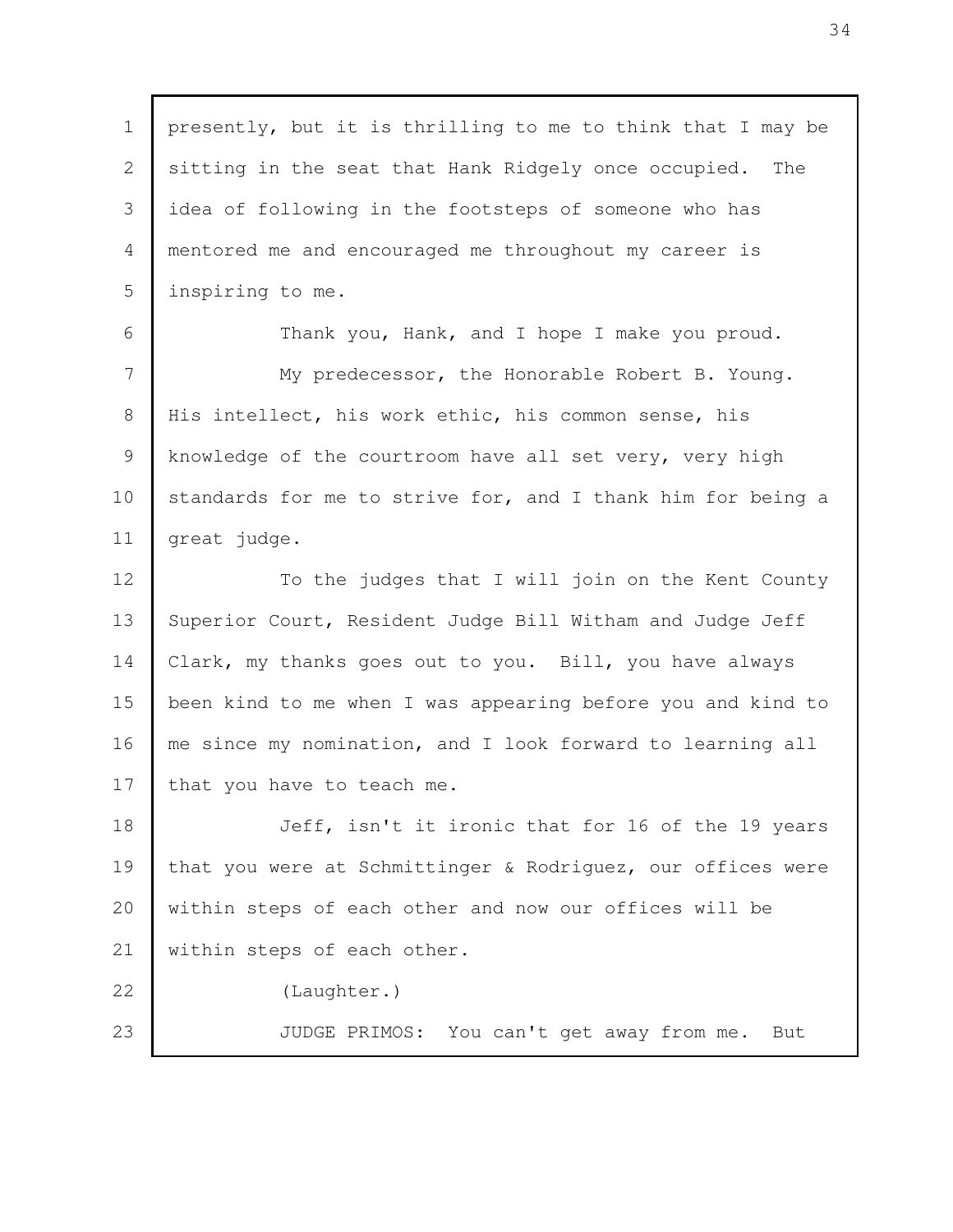| $\mathbf 1$    | seriously, I look forward very much to working shoulder to   |
|----------------|--------------------------------------------------------------|
| $\overline{2}$ | shoulder with you again, Jeff, toward a common goal.         |
| 3              | And now to the great attorneys of Schmittinger &             |
| 4              | Rodriguez with whom I practiced for 24 and a half years.     |
| 5              | Great attorneys like Harold Schmittinger who was H.S. to me. |
| 6              | He was always so encouraging, and it was inspiring to see    |
| 7              | the confidence that he placed in a young and uncertain       |
| 8              | attorney like me.                                            |
| 9              | I remember one time, the Delaware Supreme Court,             |
| 10             | as they sometimes do, assigns a question of law to two       |
| 11             | attorneys to brief and argue. Henry Herndon got the          |
| 12             | positive side of the question and H.S. got the negative side |
| 13             | of the question, and he asked me to help him on the brief.   |
| 14             | So we were sitting at oral argument in front of              |
| 15             | the justices and Henry was presenting his argument, and H.S. |
| 16             | leaned over to me and said, Noel, why don't you take the     |
| 17             | argument.                                                    |
| 18             | (Laughter.)                                                  |
| 19             | JUDGE PRIMOS: I think my heart dropped down to my            |
| 20             | feet, but I did it, and it meant so much to me that he would |
| 21             | place that confidence in me. I miss H.S. very much.          |
| 22             | Nick Rodriguez. Nick, you have been the most                 |
| 23             | important attorney in my career. You have showed me the      |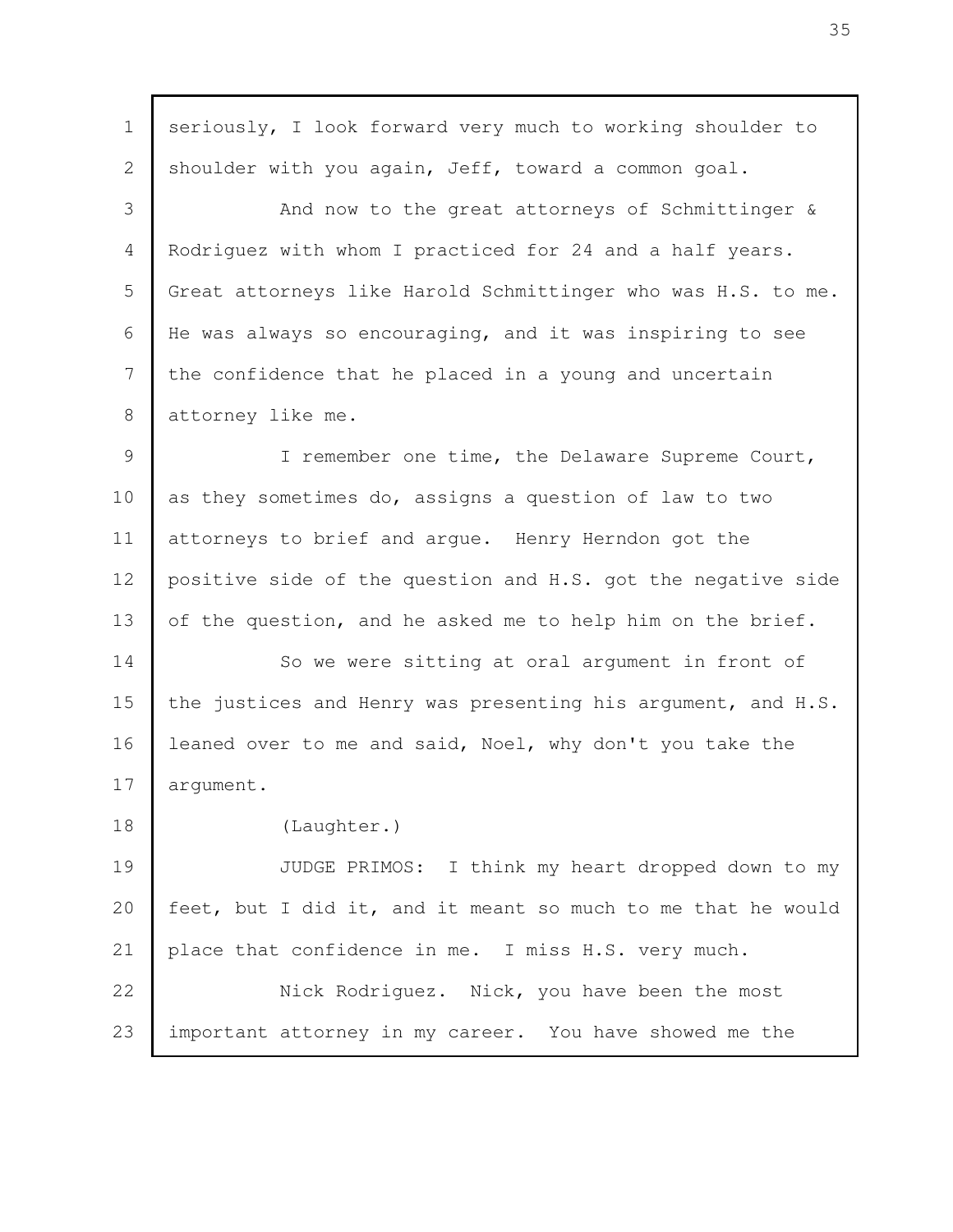example of what an attorney should be with your kindness, your professionalism, your work ethic. I just can't express how much you have meant to me. You always patiently listened to whatever question or issue that I brought to you. You've been so encouraging to me over the years, and I will miss you very much. Paul Boswell. Paul always had the most interesting clients. You never could tell how wealthy they were just by looking at them or meeting them. It was kind of like the Beverly Hillbillies. (Laughter.) JUDGE PRIMOS: Paul always used to call them the salt of the earth. But Paul was kind of like that too because you couldn't really tell how brilliant he was the first time you met him. He always had a smile on his face, he was always in good humor, and he allowed this young attorney to practice with a great attorney by pulling me in on litigation matters. Thank you, Paul. Bill Fletcher. Bill, you have been so patient with me over the last 24 and a half years to always answer every question that I brought to you. And I brought a lot of questions to you. I've told Bill before I thought he would make a 1 2 3 4 5 6 7 8 9 10 11 12 13 14 15 16 17 18 19 20 21 22 23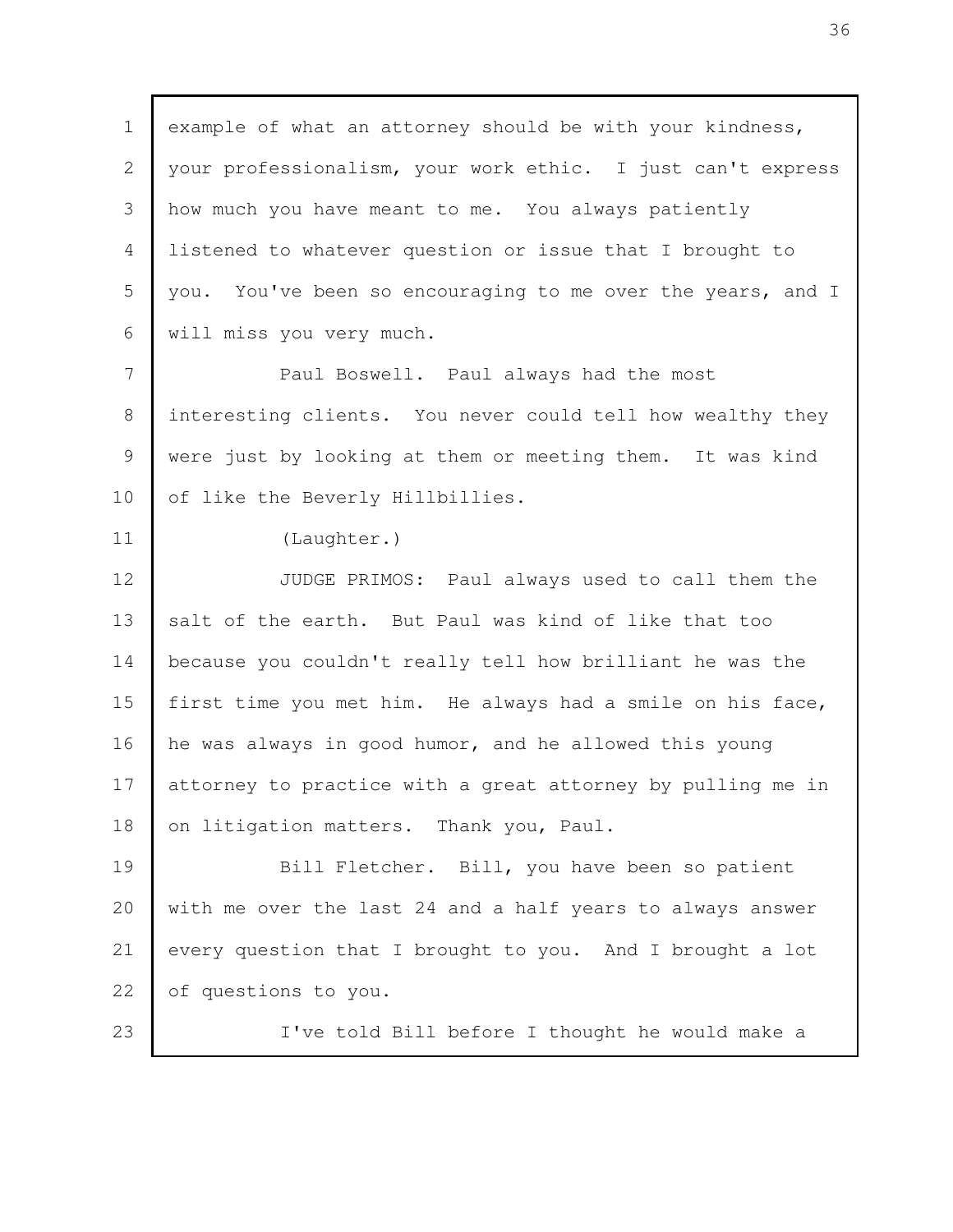great judge, and he would, but I think he would also make a great law professor. He was such a good teacher. And if he didn't know the answer off the top of his head, he would help me find it and he knew where to find it, and he wouldn't stop until we had down the answer. Thank you, Bill. I will miss you. 1 2 3 4 5 6

Fred Townsend. Fred, practicing law with you has meant so much to me. Representing a municipal client like Kent County and Dewey Beach and the Town of Townsend -- no relation -- you always knew exactly how to deal with those clients, exactly how we needed to respond to a situation, and you were always so generous to me. If we didn't have enough of a fee to cover our time, you wanted to give the fee to me. I'll never forget your kindness, Fred, and I will miss you very much. 7 8 9 10 11 12 13 14 15

I also want to thank the staff of Schmittinger & Rodriguez. The staff are often unseen but make us attorneys look great, and I couldn't have done anything, I couldn't have accomplished anything without the staff of Schmittinger & Rodriguez, and I want to thank them. 16 17 18 19 20

Now, my family. I thank my family so much for being here today. My brother-in-law and sister-in-law, Bill and Joyce Hurst; my cousin, Angie Smith; my brother, 21 22 23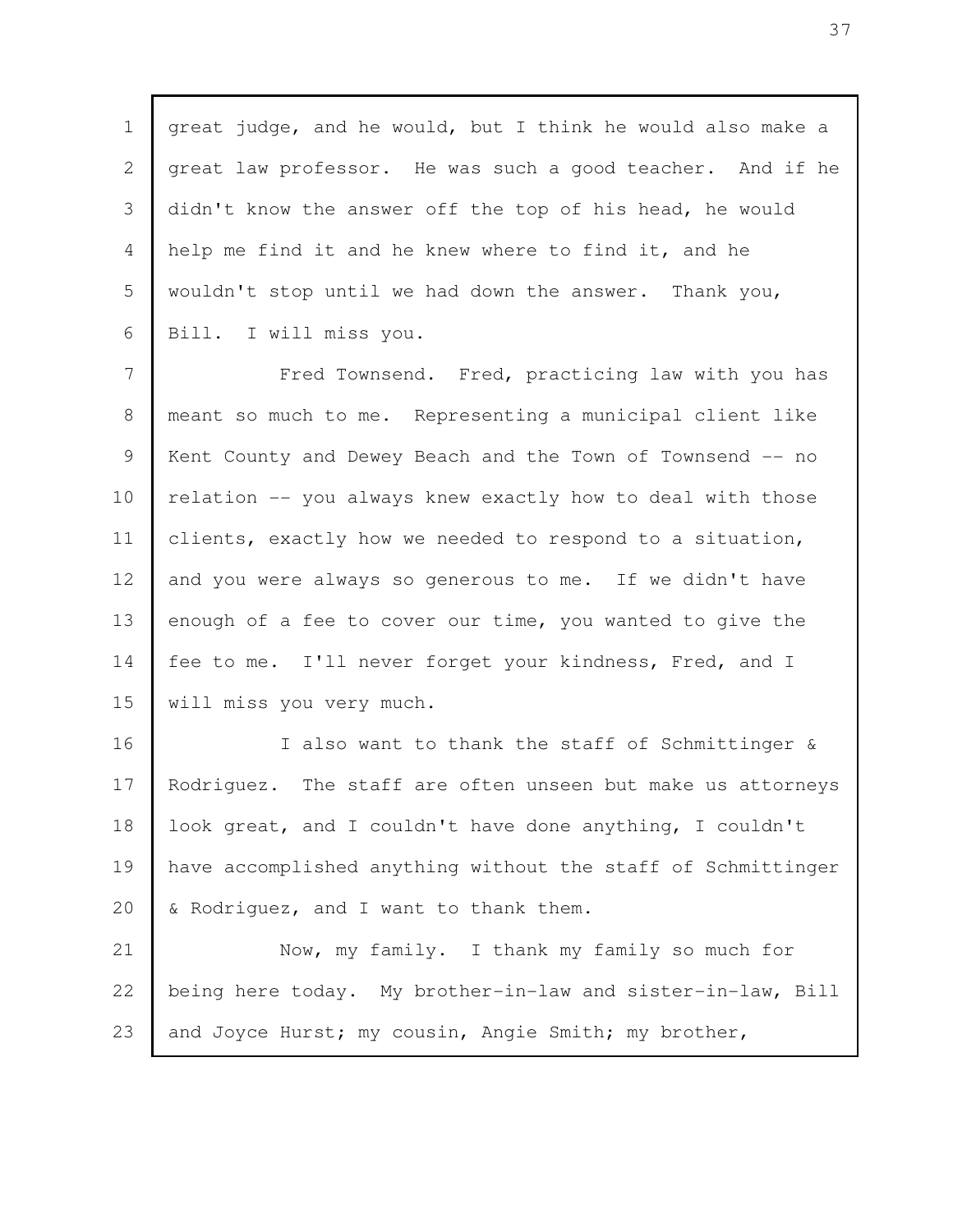| Dr. Bill Primos, thank you very much for being here.<br>$\mathbf 1$<br>$\overline{2}$<br>My parents, Billy and Mary Jane Primos. And I<br>3<br>want everyone to know that the day that the Governor<br>nominated me, April 13, 2017, was their 60th wedding<br>$\overline{4}$<br>5<br>anniversary.<br>6<br>(Applause.)<br>7<br>JUDGE PRIMOS: Daddy and Momma, thank you for<br>8<br>showing me what hard work looks like in the restaurant<br>9<br>business. Thank you for teaching me the importance of<br>10<br>always satisfying the customer. That's an invaluable lesson<br>11<br>in the practice of law. Thank you for sacrificing for my<br>12<br>education. I love you very much.<br>13<br>My son, Caleb Glenn Primos. Caleb, I'm very proud<br>14<br>of you, not just because of the uniform that you wear but<br>15<br>because you're a good son and you love your parents. Thank<br>you for always believing that I could be a judge even<br>16<br>17<br>sometimes when I might have doubted that or lost faith in<br>18<br>that. Thank you for that. Thank you for your<br>19<br>encouragement. I love you, son.<br>20<br>My wife, Andrea. Who can find a virtuous wife?<br>21<br>For her worth is far above rubies. They call Delaware the<br>Diamond State. I found something much more valuable than a<br>22<br>23<br>diamond when I came to Delaware. I found my bride, Andrea. |  |
|-------------------------------------------------------------------------------------------------------------------------------------------------------------------------------------------------------------------------------------------------------------------------------------------------------------------------------------------------------------------------------------------------------------------------------------------------------------------------------------------------------------------------------------------------------------------------------------------------------------------------------------------------------------------------------------------------------------------------------------------------------------------------------------------------------------------------------------------------------------------------------------------------------------------------------------------------------------------------------------------------------------------------------------------------------------------------------------------------------------------------------------------------------------------------------------------------------------------------------------------------------------------------------------------------------------------------------------------------------------------------------------------------|--|
|                                                                                                                                                                                                                                                                                                                                                                                                                                                                                                                                                                                                                                                                                                                                                                                                                                                                                                                                                                                                                                                                                                                                                                                                                                                                                                                                                                                                 |  |
|                                                                                                                                                                                                                                                                                                                                                                                                                                                                                                                                                                                                                                                                                                                                                                                                                                                                                                                                                                                                                                                                                                                                                                                                                                                                                                                                                                                                 |  |
|                                                                                                                                                                                                                                                                                                                                                                                                                                                                                                                                                                                                                                                                                                                                                                                                                                                                                                                                                                                                                                                                                                                                                                                                                                                                                                                                                                                                 |  |
|                                                                                                                                                                                                                                                                                                                                                                                                                                                                                                                                                                                                                                                                                                                                                                                                                                                                                                                                                                                                                                                                                                                                                                                                                                                                                                                                                                                                 |  |
|                                                                                                                                                                                                                                                                                                                                                                                                                                                                                                                                                                                                                                                                                                                                                                                                                                                                                                                                                                                                                                                                                                                                                                                                                                                                                                                                                                                                 |  |
|                                                                                                                                                                                                                                                                                                                                                                                                                                                                                                                                                                                                                                                                                                                                                                                                                                                                                                                                                                                                                                                                                                                                                                                                                                                                                                                                                                                                 |  |
|                                                                                                                                                                                                                                                                                                                                                                                                                                                                                                                                                                                                                                                                                                                                                                                                                                                                                                                                                                                                                                                                                                                                                                                                                                                                                                                                                                                                 |  |
|                                                                                                                                                                                                                                                                                                                                                                                                                                                                                                                                                                                                                                                                                                                                                                                                                                                                                                                                                                                                                                                                                                                                                                                                                                                                                                                                                                                                 |  |
|                                                                                                                                                                                                                                                                                                                                                                                                                                                                                                                                                                                                                                                                                                                                                                                                                                                                                                                                                                                                                                                                                                                                                                                                                                                                                                                                                                                                 |  |
|                                                                                                                                                                                                                                                                                                                                                                                                                                                                                                                                                                                                                                                                                                                                                                                                                                                                                                                                                                                                                                                                                                                                                                                                                                                                                                                                                                                                 |  |
|                                                                                                                                                                                                                                                                                                                                                                                                                                                                                                                                                                                                                                                                                                                                                                                                                                                                                                                                                                                                                                                                                                                                                                                                                                                                                                                                                                                                 |  |
|                                                                                                                                                                                                                                                                                                                                                                                                                                                                                                                                                                                                                                                                                                                                                                                                                                                                                                                                                                                                                                                                                                                                                                                                                                                                                                                                                                                                 |  |
|                                                                                                                                                                                                                                                                                                                                                                                                                                                                                                                                                                                                                                                                                                                                                                                                                                                                                                                                                                                                                                                                                                                                                                                                                                                                                                                                                                                                 |  |
|                                                                                                                                                                                                                                                                                                                                                                                                                                                                                                                                                                                                                                                                                                                                                                                                                                                                                                                                                                                                                                                                                                                                                                                                                                                                                                                                                                                                 |  |
|                                                                                                                                                                                                                                                                                                                                                                                                                                                                                                                                                                                                                                                                                                                                                                                                                                                                                                                                                                                                                                                                                                                                                                                                                                                                                                                                                                                                 |  |
|                                                                                                                                                                                                                                                                                                                                                                                                                                                                                                                                                                                                                                                                                                                                                                                                                                                                                                                                                                                                                                                                                                                                                                                                                                                                                                                                                                                                 |  |
|                                                                                                                                                                                                                                                                                                                                                                                                                                                                                                                                                                                                                                                                                                                                                                                                                                                                                                                                                                                                                                                                                                                                                                                                                                                                                                                                                                                                 |  |
|                                                                                                                                                                                                                                                                                                                                                                                                                                                                                                                                                                                                                                                                                                                                                                                                                                                                                                                                                                                                                                                                                                                                                                                                                                                                                                                                                                                                 |  |
|                                                                                                                                                                                                                                                                                                                                                                                                                                                                                                                                                                                                                                                                                                                                                                                                                                                                                                                                                                                                                                                                                                                                                                                                                                                                                                                                                                                                 |  |
|                                                                                                                                                                                                                                                                                                                                                                                                                                                                                                                                                                                                                                                                                                                                                                                                                                                                                                                                                                                                                                                                                                                                                                                                                                                                                                                                                                                                 |  |
|                                                                                                                                                                                                                                                                                                                                                                                                                                                                                                                                                                                                                                                                                                                                                                                                                                                                                                                                                                                                                                                                                                                                                                                                                                                                                                                                                                                                 |  |
|                                                                                                                                                                                                                                                                                                                                                                                                                                                                                                                                                                                                                                                                                                                                                                                                                                                                                                                                                                                                                                                                                                                                                                                                                                                                                                                                                                                                 |  |
|                                                                                                                                                                                                                                                                                                                                                                                                                                                                                                                                                                                                                                                                                                                                                                                                                                                                                                                                                                                                                                                                                                                                                                                                                                                                                                                                                                                                 |  |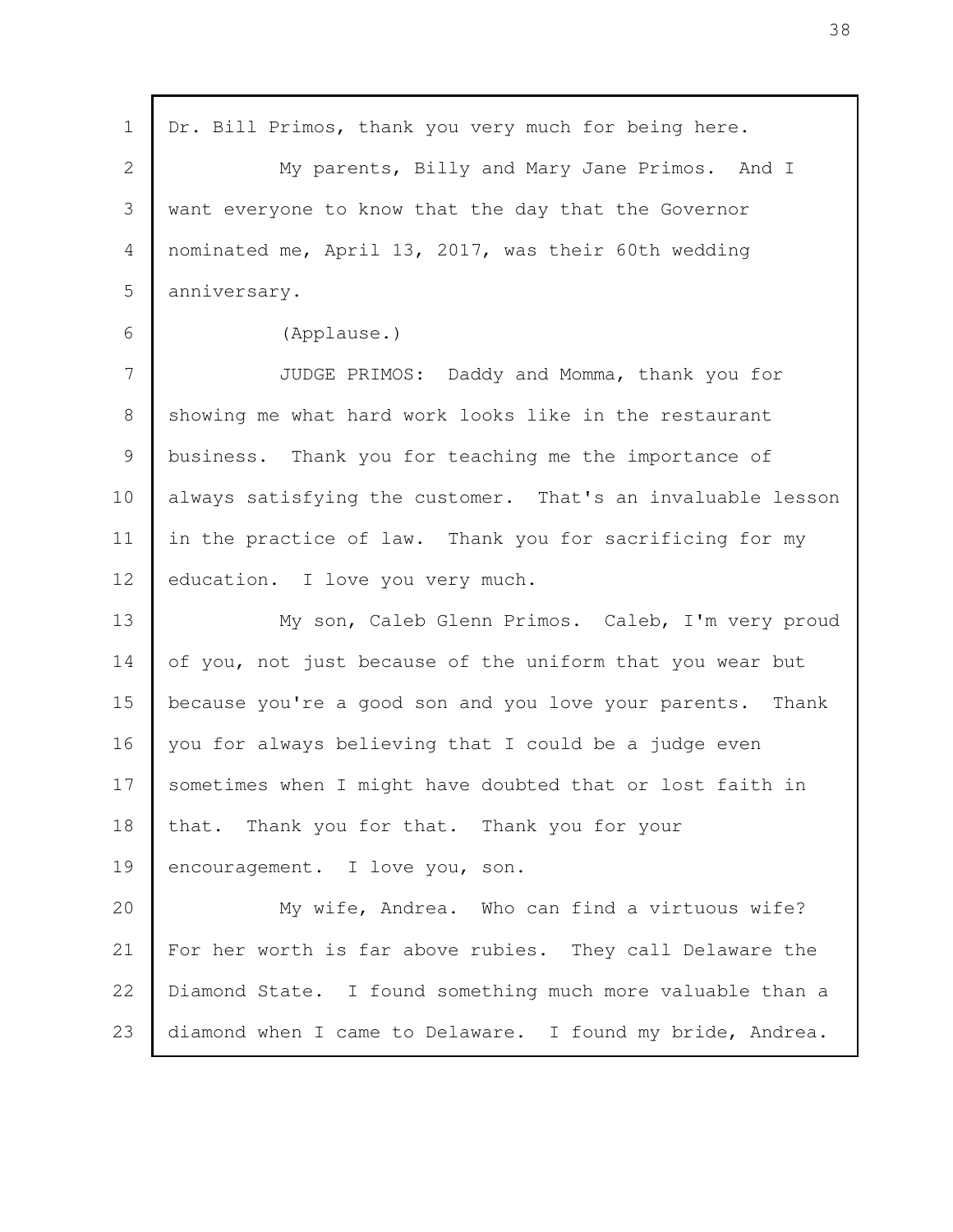I would not be here without you, Andrea. I love you very much. I also want to thank many here who are not part of my blood family or my family by marriage, but they are family just the same. They are my brothers and sisters in Christ. I thank you for your encouragement over the years. I thank you for your prayers. I thank you for being here. I love you all very much. Now, in closing, I just want to say that as I enter into this weighty responsibility, I pray for two things. One is humility. When King Solomon took the throne of Israel, he prayed this to the Lord: Give to your servant an understanding heart to judge your people that I may discern between good and evil. For who is able to judge this great people of yours? That is my heart as I enter into this responsibility. I cannot judge this people, I cannot fairly treat them according to the law unless God enables me, and my prayer is that he would give me the wisdom to judge rightly. Secondly, I pray for humility. And here I'd like to tell a story about our friend and neighbor, former Governor Ruth Ann Minner. And I am so thankful that she is 1 2 3 4 5 6 7 8 9 10 11 12 13 14 15 16 17 18 19 20 21 22 23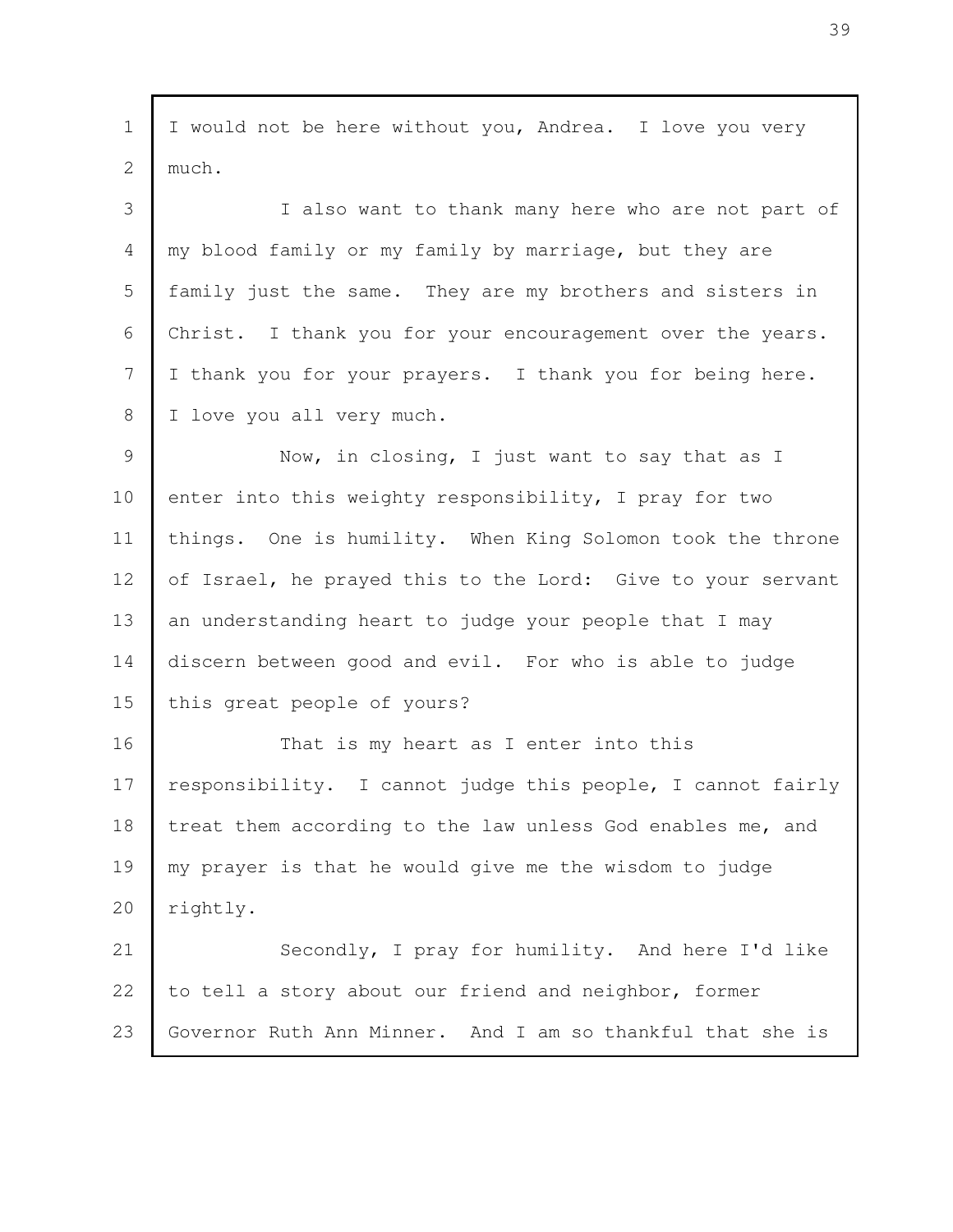| $\mathbf 1$ | here today with us. A number of years ago, my wife Andrea    |
|-------------|--------------------------------------------------------------|
| 2           | and I had a birthday party in our home, and one of the       |
| 3           | quests was our friend Doris from Maryland. She had recently  |
| 4           | moved from Maryland to Delaware, actually.                   |
| 5           | Another one of our quests was Ruth Ann Minner who            |
| 6           | at that time was our Lieutenant Governor. So when Ruth Ann   |
| 7           | arrived, Andrea brought Ruth Ann into the room where Doris   |
| 8           | was seated on the couch to introduce her, and Andrea said,   |
| 9           | This is Ruth Ann Minner. She is our Lieutenant Governor.     |
| 10          | Well, Doris looked at Ruth Ann and said, And what do you     |
| 11          | really do?                                                   |
| 12          | (Laughter.)                                                  |
| 13          | JUDGE PRIMOS: So Ruth Ann was completely unfazed,            |
| 14          | and in her dignified and polite way, she responded, That's   |
| 15          | what I really do. I'm the Lieutenant Governor. That's my     |
| 16          | Now, I think Doris nearly fell off the couch.<br>job.        |
| 17          | (Laughter.)                                                  |
| 18          | JUDGE PRIMOS: But the point here is that Ruth Ann            |
| 19          | never forgot where she came from, she never forgot that she  |
| 20          | was one of the people, and she never forgot that her job was |
| 21          | to serve people, and I pray that I will have that same kind  |
| 22          | of humility.                                                 |
| 23          | Earlier today when I took the oath of office, one            |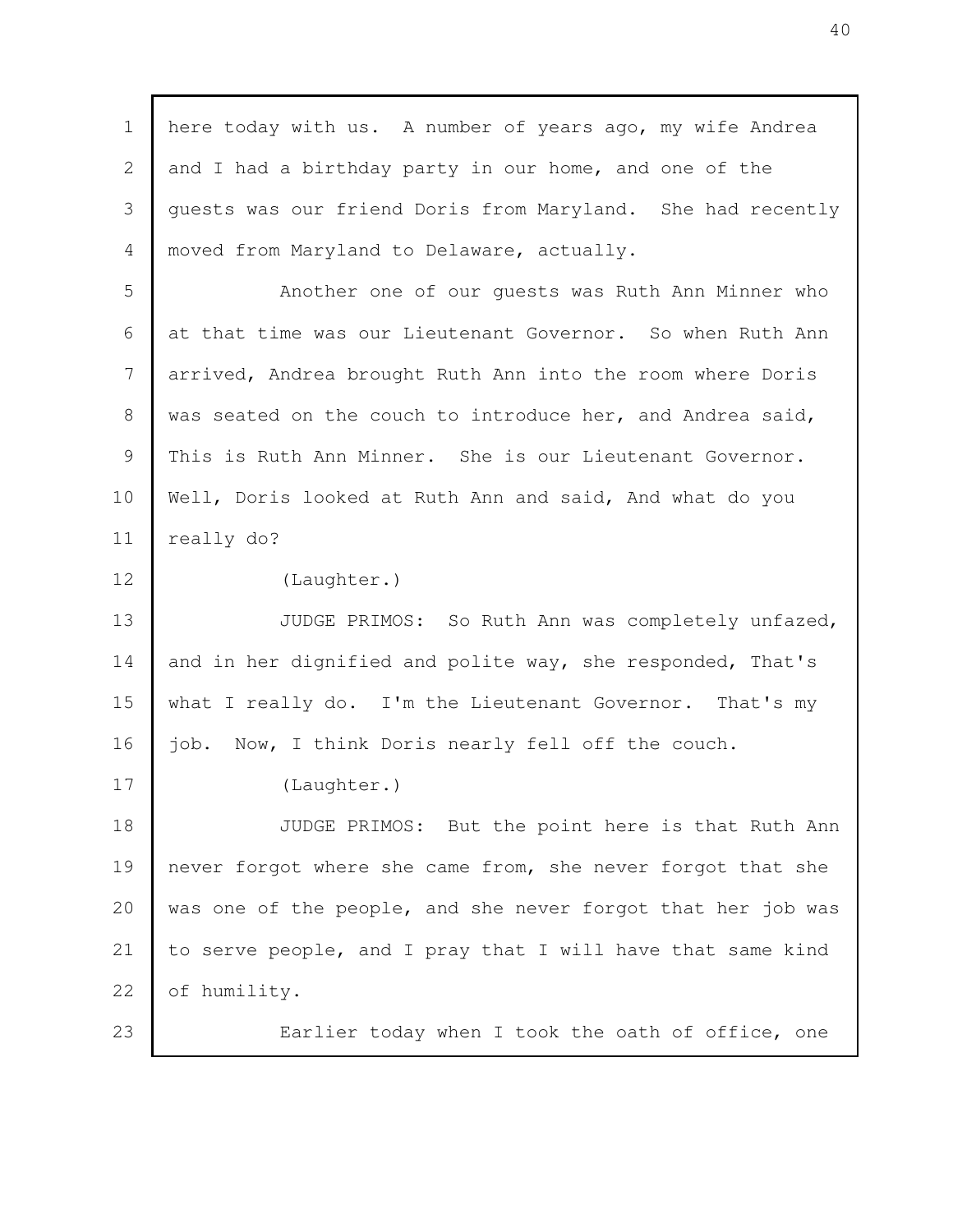of the statements that I made was that the powers of the office flow from the people that I am privileged to represent. I pray that I will always remember that; that I will always remember where I came from and that my job is to serve the people. I pray that I will never forget that's what I really do. I'm a Superior Court judge. That's my job. Thank you and God bless you. (Applause and standing ovation.) JUDGE WITHAM: Judge Primos, on behalf of the Court, the entire Court, I must say, well done. We will now hear the exhortation and prayer to be given by Pastor George McDearmon. PASTOR McDEARMON: Judge Primos, you have asked me to exhort you and I will do so briefly by referring your attention to an episode that is described for us in the 18th Chapter of the book of Exodus. It is quite a brief period after Mosses had led the old covenant people out of Egypt. And we read or learn there that from morning to evening, Moses sat to judge the people. His father-in-law observed that, and his father-in-law questioned Moses and said, You will surely wear out, and he wisely counseled Moses to select out from among the people able men who fear God, men of truth who hate dishonest gain, and let them 1 2 3 4 5 6 7 8 9 10 11 12 13 14 15 16 17 18 19 20 21 22 23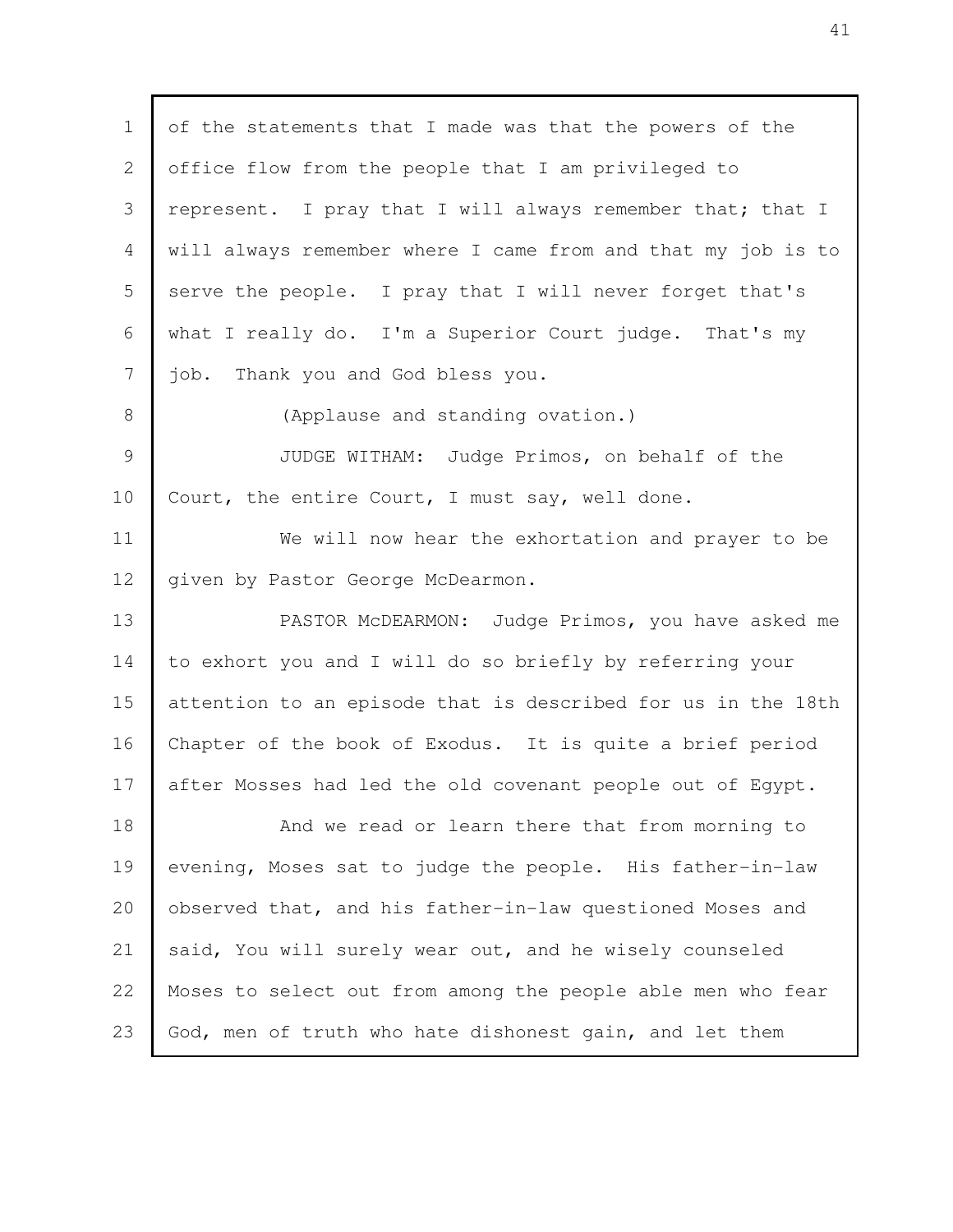|  |  |  | 1 judge the people at all times. |  |  |  |
|--|--|--|----------------------------------|--|--|--|
|--|--|--|----------------------------------|--|--|--|

Forty years later, Moses recalled that scene, and his recollections are found in the opening chapter of the Old Testament Book of Deuteronomy. He records what he said to the people: Choose wise and discerning and experienced men. 2 3 4 5 6

And then he recalled what he charged or exhorted to those judges: Then I charged the judges at that time saying, Hear the cases between your follow countrymen and judge righteously between a man and his follow countryman or the alien who is with you. You shall not show partiality in judgment. You shall hear the small and the great alike. You shall not fear man, for the judgment is God's. 7 8 9 10 11 12 13

My friend, Judge Primos, I exhort you to be of the character posterity of those men chosen to assist the great man Moses in judging the people of Israel. I further exhort you to seek what you've already mentioned; that is, what Solomon sought. 14 15 16 17 18

When the Lord said to him, Ask what you wish me to give you, Solomon's response was this: So give thy servant an understanding heart to judge thy people, to discern between good and evil. For who is able to judge this great people of thine? 19 20 21 22 23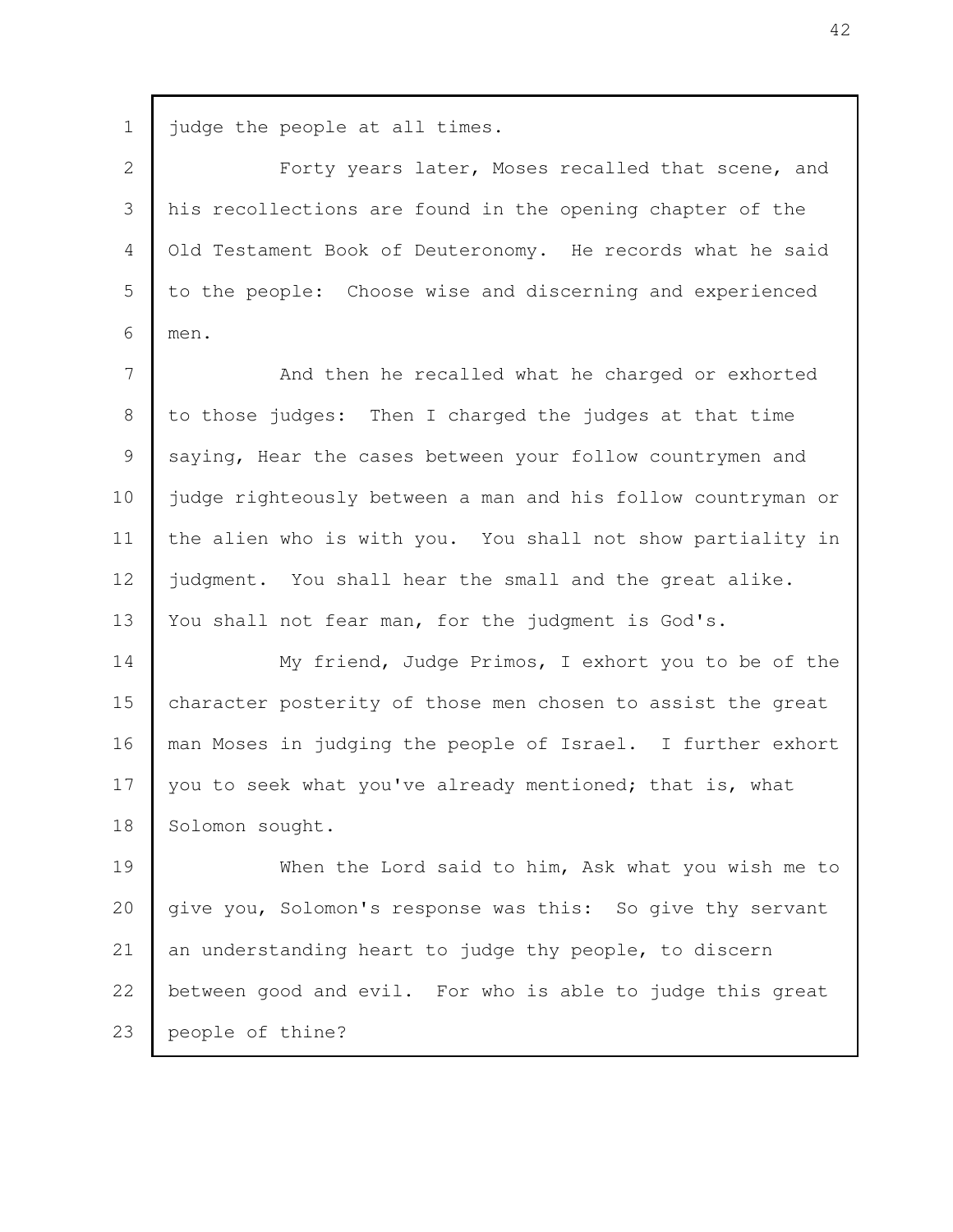The Lord then responded: Because you have asked for discernment to understand justice, behold, I have done according to your words; behold, I have given you a wise and discerning heart. As the episode unfolds, it concludes with this: They  $-$  that is, the people of Israel  $-$  saw that the wisdom of God was in him to administer justice. Never tire of earnestly seeking from the God of all wisdom the wisdom you need to serve the public good in the state of Delaware. Justice Holland has referred to Micah 6 at Verse 8. He has told you, O Man, what is good. And what does the Lord require of you but to do justice, to love kindness, to walk humbly with your God. No doubt in the days ahead there will be burdens that perhaps begin to accumulate, demands, even perplexities. I remind you of the words of the Lord Jesus spoken to the Apostle Paul: My grace is sufficient for you. Judge Primos, I exhort you to be a man like those old covenant judges, a man who earnestly, regularly seeks the wisdom of God, who walks humbly before Him; and in your weakness, to look to the Lord Jesus for the gracious, upholding power to see you through day by day. Let us pray. Father, may it be your good pleasure 1 2 3 4 5 6 7 8 9 10 11 12 13 14 15 16 17 18 19 20 21 22 23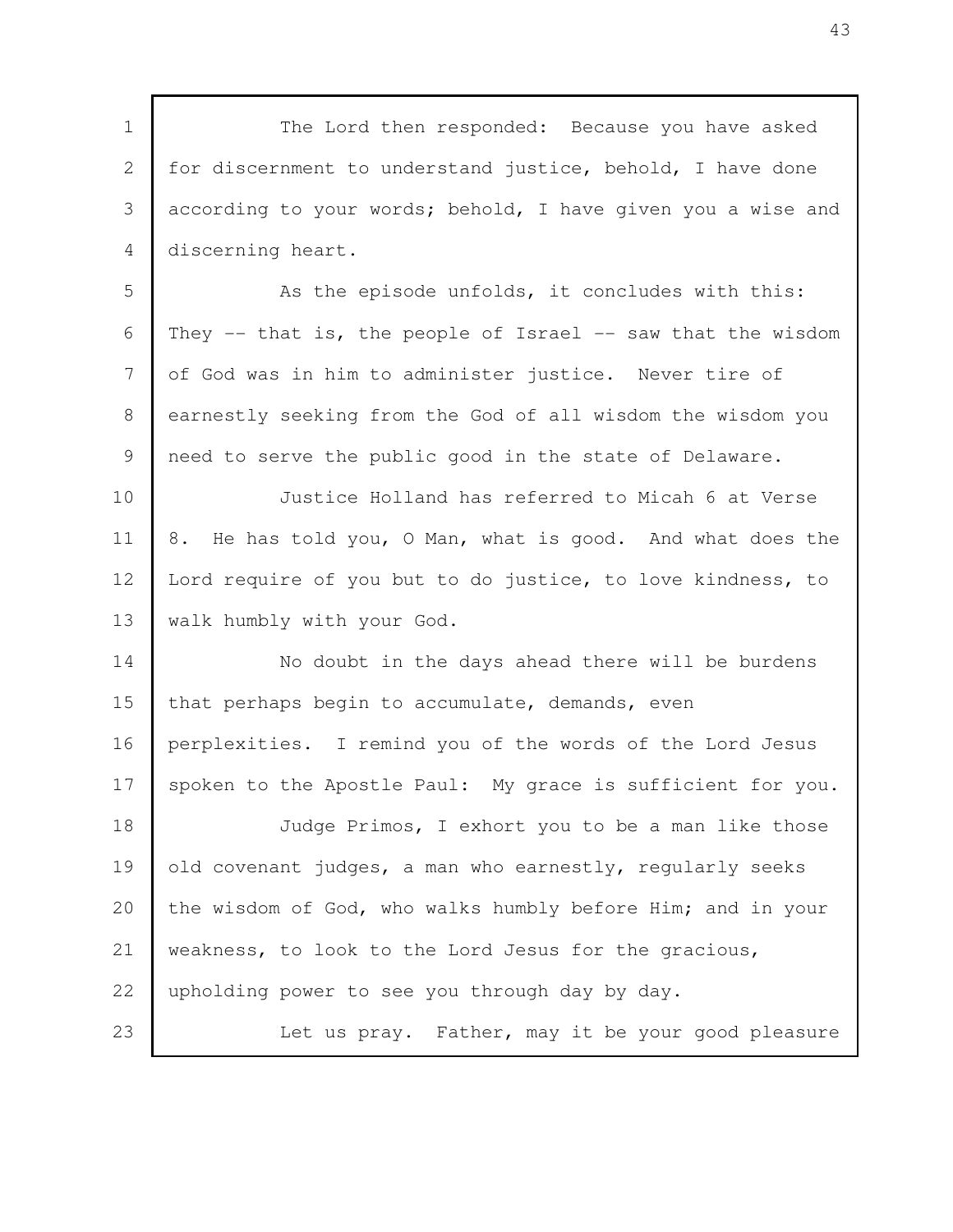that Judge Primos would now take his place among able, God-fearing men of integrity and wisdom courageously and competently serving the public good of the state of Delaware. And may it be on the Last Day that he would hear from his Savior: Well done, good and faithful servant. And I pray in the name of the crucified, risen, and reigning Lord Jesus. Amen. ALL: Amen. JUDGE CLARK: All right. Now, in closing, on behalf of all of the judges on our court, Judge Primos, I'd like to congratulate you. It's been a wonderful ceremony. I would like to thank everyone for coming and having to come from so far and near, and I know it's made it a special day for Judge Primos and it's been a wonderful crowd, and the entire Court thanks everyone for coming. Also thank each of the speakers for the wonderful speeches today that will help to inspire Judge Primos as he goes forwards to do the best that he can for the state, as we know he will. And, also, I would certainly like to thank the Superior Court staff who we take it for granted that there was an awful lot of work put in altogether today, and they have done a wonderful job. 1 2 3 4 5 6 7 8 9 10 11 12 13 14 15 16 17 18 19 20 21 22 23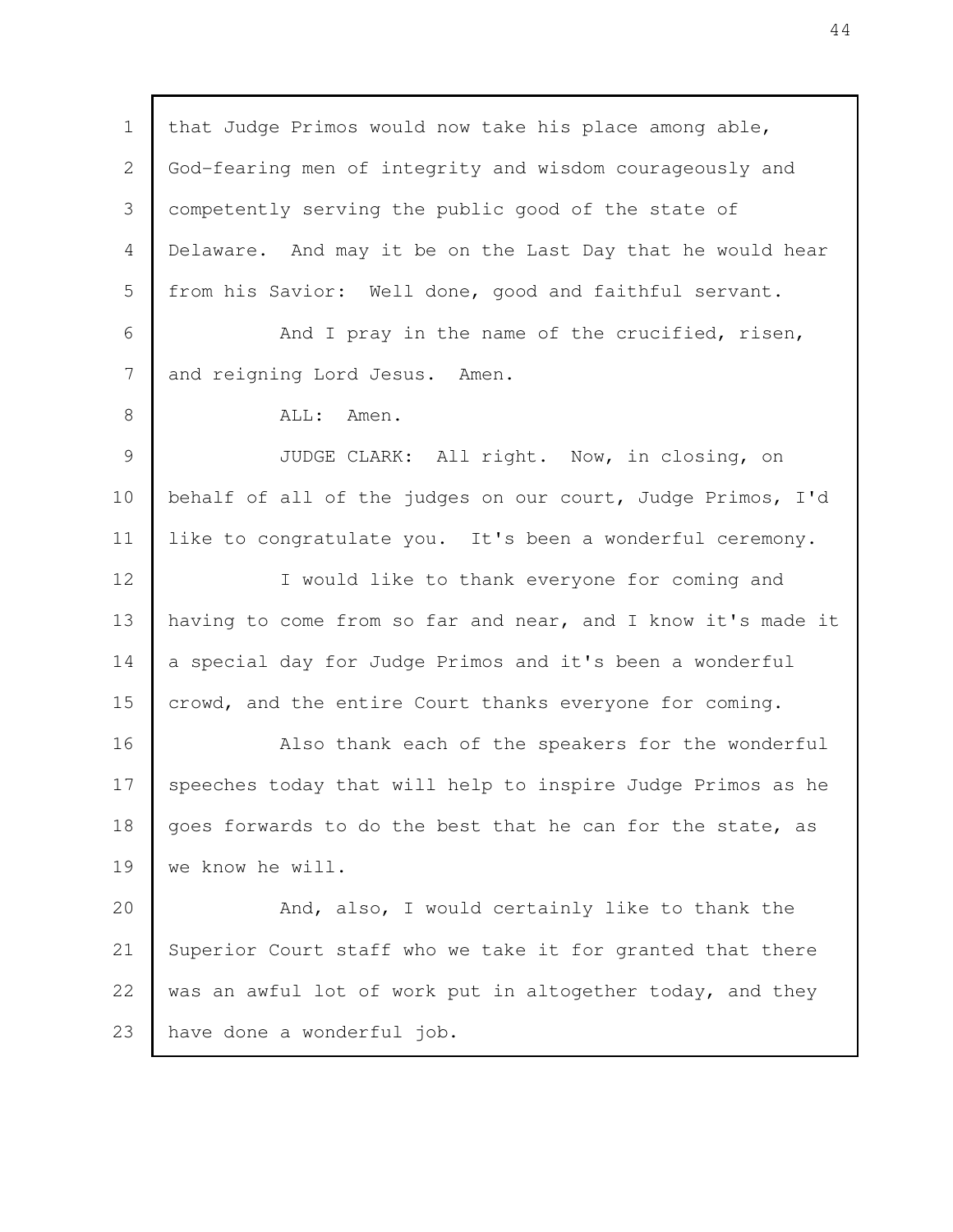| $\mathbf 1$    | (Applause.)                                                 |  |  |  |  |
|----------------|-------------------------------------------------------------|--|--|--|--|
| $\mathbf{2}$   | JUDGE CLARK: With that, a final thank you.<br>The           |  |  |  |  |
| 3              | special session of the Superior Court is closed, adjourned. |  |  |  |  |
| $\overline{4}$ | THE BAILIFF: All rise. Superior Court of the                |  |  |  |  |
| 5              | State of Delaware in and for Kent County stands in recess   |  |  |  |  |
| 6              | till the call of the court.                                 |  |  |  |  |
| $7\phantom{.}$ | (This special session of Superior Court adjourns            |  |  |  |  |
| $8\,$          | at 4:09 p.m.)                                               |  |  |  |  |
| $\mathcal{G}$  |                                                             |  |  |  |  |
| 10             |                                                             |  |  |  |  |
| 11             |                                                             |  |  |  |  |
| 12             |                                                             |  |  |  |  |
| 13             |                                                             |  |  |  |  |
| 14             |                                                             |  |  |  |  |
| 15             |                                                             |  |  |  |  |
| 16             |                                                             |  |  |  |  |
| 17             |                                                             |  |  |  |  |
| 18             |                                                             |  |  |  |  |
| 19             |                                                             |  |  |  |  |
| 20             |                                                             |  |  |  |  |
| 21             |                                                             |  |  |  |  |
| 22             |                                                             |  |  |  |  |
| 23             |                                                             |  |  |  |  |